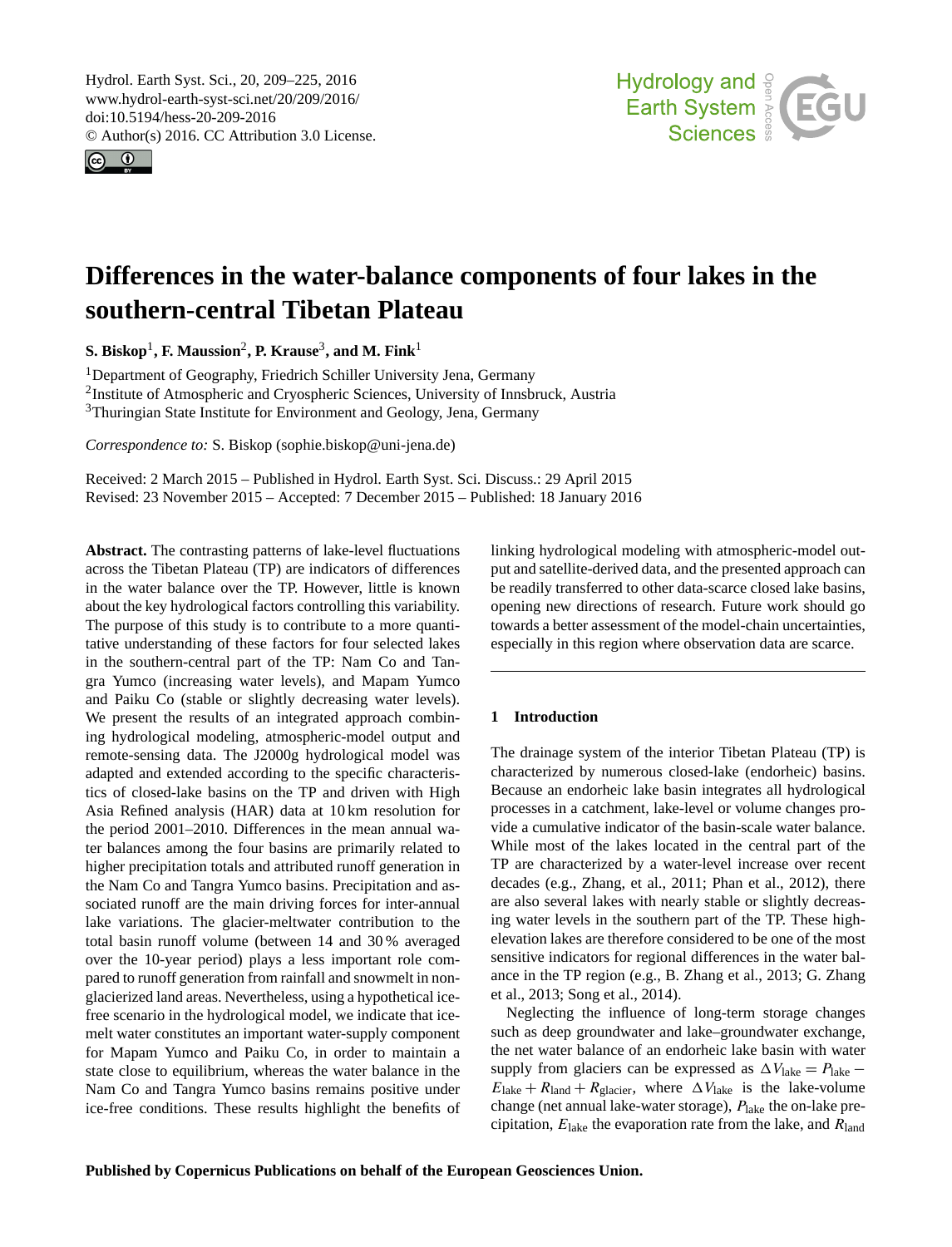and  $R_{\text{glacier}}$  are the runoff from non-glacierized land surfaces and from glaciers (in units of volume per unit time). Under constant climatic conditions, endorheic lakes will eventually tend towards a stable equilibrium ( $\Delta V_{\text{late}} = 0$ ), where the several water-balance terms are balanced (Mason, 1994). Lake-level changes thus result from a shift in the water input or output.

Due to the accelerated glacier mass loss, it has been hypothesized that lake-level increases are primarily due to an increased inflow of glacier meltwater (e.g., Yao et al., 2007; Zhu et al., 2010; Meng et al., 2012). Nevertheless, glacier runoff into lakes itself should not increase the overall watervolume mass on the TP, as indicated by GRACE satellite gravimetry data (G. Zhang et al., 2013). Furthermore, numerous lakes of the TP are not linked to glaciers (Phan et al., 2013), and the water-level changes of lakes without glacier meltwater supply in the 2000s were as high as those of glacier-fed lakes (Song et al., 2014). In other studies, increased precipitation and decreased evaporation were generally considered to be the principal factors causing the rapid lake-level increases (e.g., Morrill, 2004; Lei et al., 2013, 2014). Y. Li et al. (2014) argued for the importance of permafrost degradation on recent lake-level changes. Thus, recent studies addressing the controlling mechanism of lakelevel fluctuations remain controversial.

In order to explore differences in the water balance of endorheic lake basins in the TP region, recent studies emphasize the urgency of the quantification of water-balance components by using hydrological models (e.g., Cuo et al., 2014; Lei et al., 2014; Song et al., 2014). Hydrological modeling studies of endorheic lake basins in the TP region are rare (e.g., Krause et al., 2010), principally due to a lack of hydroclimatological observations and limitations in spatial and temporal coverage of available gridded climate data (Biskop et al., 2012). The paucity of spatial information of climatological variables was addressed by Maussion et al. (2014), who developed a high-resolution (up to  $10 \text{ km} \times 10 \text{ km}$ ) atmospheric data set for the 2001–2011 period, the High Asia Refined analysis (HAR). The HAR10 data set was successfully applied in surface energy balance/mass balance (SEB/MB) modeling studies (Mölg et al., 2014; Huintjes et al., 2015) and in a hydrological modeling study in the Pamir Mountains (Pohl et al., 2015), but has not yet been used as input for catchment-scale hydrological modeling studies in the central TP. The objective of this study is the hydrological modeling of endorheic lake basins across the southerncentral part of the TP in order to

- **–** analyze spatiotemporal patterns of water-balance components and to contribute to a better understanding of their controlling factors, and
- **–** quantify single water-balance components and their contribution to the water balance, and obtain a quantitative knowledge of the key factors governing the water



**Figure 1.** Location of the study region comprising four selected endorheic lake basins.

balance and lake-level variability during the 2001–2010 period.

Lakes Nam Co and Tangra Yumco with increasing water levels (i.e., positive water balance) and lakes Mapam Yumco and Paiku Co with stable or slightly decreasing water levels (i.e., stable or slightly negative water balance, respectively) were selected to investigate differences in the water-balance components. The paper is organized as follows. In Sect. 2, we describe the study area and the data used. Section 3 gives details of the hydrological modeling approach and, in Sect. 4, we present the modeling results and assess similarities and differences among the basins; in Sect. 5, the results, limitations and uncertainties of this study are discussed with respect to findings from other studies. Finally, Sect. 6 highlights the principal results and concludes with remarks on future research needs and potential future model applications.

## **2 Study area and data**

## **2.1 Description of the study area**

The study region comprises four endorheic lake basins along a west–east (W–E) lake transect in the southern-central part of the TP between  $28-32°$  N and  $81-92°$  E (Fig. 1). Basic characteristics of the selected lake basins are summarized in Table 1. Climatologically, the study region encompasses a semi-arid zone and is characterized by two distinct seasons: a temperate-wet summer season dominated by the Indian Monsoon and a cold-dry winter season determined by the westerlies. The mean annual air temperature (MAAT) lies between 0 and −3 ◦C and the mean annual precipitation ranges between 150 and 500 mm, with 60–80 % of this total occurring between June and September (Leber et al., 1995). The study region features a climate gradient, with increasingly cooler and drier conditions in a westward direction.

Due to the semi-arid and cold climate conditions as well as the complex topography, soils in the study area in general are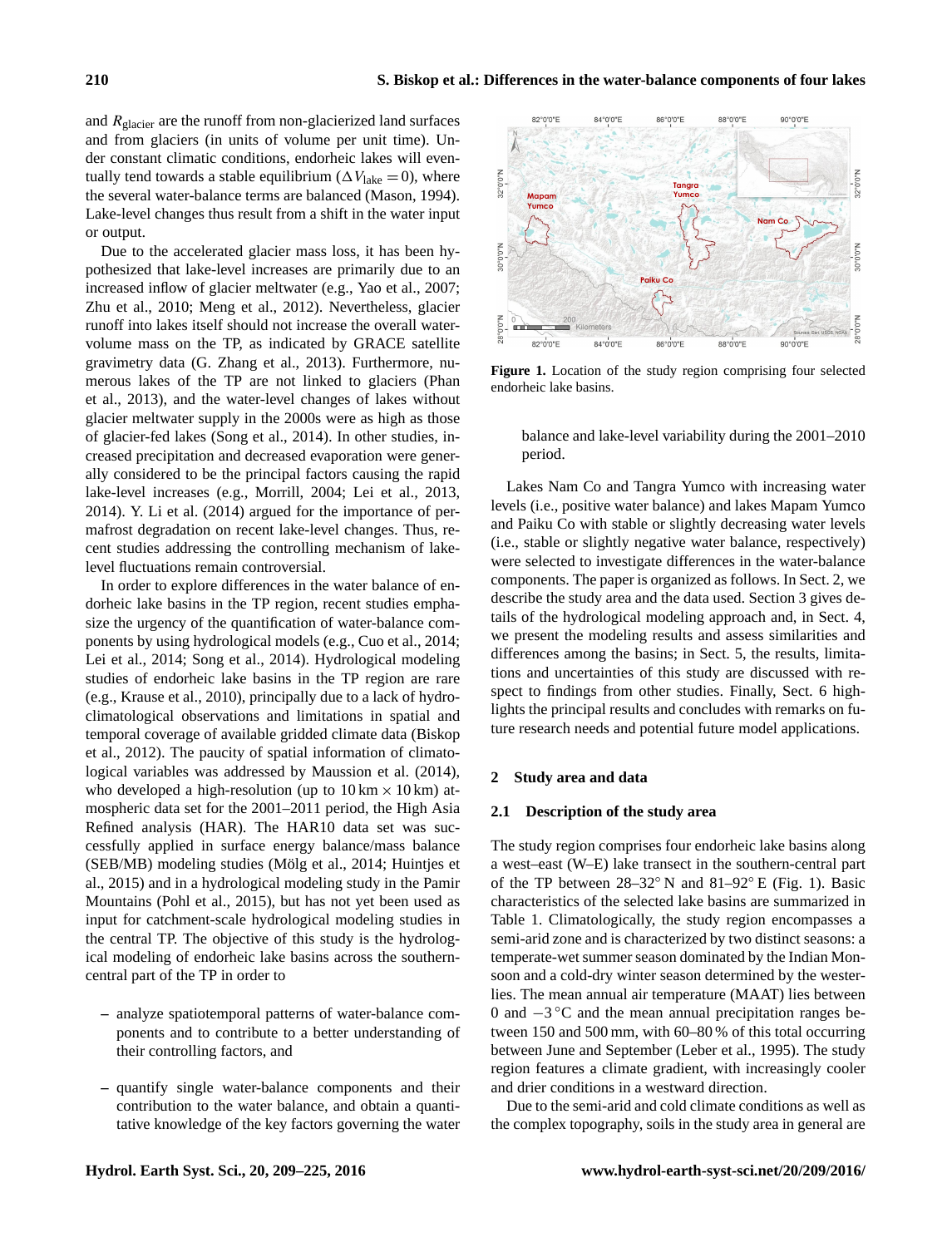| Lake name    | Elev.      | Lake center    |                | Basin area | Lake area | Land cover $(\%)$ |         |           |         |             |
|--------------|------------|----------------|----------------|------------|-----------|-------------------|---------|-----------|---------|-------------|
|              | (m a.s.l.) | Lat            | Long           | $(km^2)$   | $(km^2)$  | Lake              | Glacier | Grassland | Wetland | Barren land |
| Nam Co       | 4725       | $30^{\circ}42$ | $90^{\circ}33$ | 10760      | 1950      | 18                |         | 39        |         | 33          |
| Tangra Yumco | 4540       | $31^{\circ}00$ | $86^\circ$ 34  | 9010       | 830       | Q                 | 0.96    | 31        | 0.04    | 59          |
| Paiku Co     | 4585       | $28^{\circ}55$ | $85^\circ$ 35  | 2380       | 270       | 10                | 6.5     | 43        | 0.5     | 40          |
| Mapam Yumco  | 4580       | $30^{\circ}42$ | $81^\circ 28$  | 4440       | 420       | 10                | 1.5     | 64        | 2.5     | 22          |

**Table 1.** Basic information of selected basins in the study region. Data sources are described in Sect. 2.2.

poorly developed and vegetation throughout the study area is generally sparse. The growing period lasts approximately 5 months, from late April or early May to late September or mid-October (B. Zhang et al., 2013). The highest mountain regions are covered by glaciers and permanent snow. Among all basins, the Paiku Co catchment exhibits the largest glacier coverage (6.5 % of the basin area). The areas covered by glaciers in the Nam Co, Tangra Yumco and Mapam Yumco basins accounts for 2, 1 and 1.5 % of catchment area. The lake area in the several basins corresponds to 18 % (Nam Co), 11 % (Mapam Yumco), 9.5 % (Paiku Co) and 9 % (Tangra Yumco). Based on GLAS/ICESat data, the lake levels for Nam Co and Tangra Yumco rose by approximately  $0.25 \text{ m yr}^{-1}$  between 2003 and 2009, whereas the lake levels for Paiku Co and Mapam Yumco slightly decreased by around  $-0.05 \text{ m yr}^{-1}$  (Zhang et al., 2011; Phan et al, 2012).

# **2.2 Data used**

Because of limited availability of climatological data in the TP region, we used a new atmospheric data set for the TP, the HAR (Maussion et al., 2014) as input for the hydrological model. The HAR data sets were generated by dynamical downscaling of global-analysis data (final analysis data from the Global Forecasting System; data set ds083.2), using the Weather Research and Forecasting (WRF) model (Skamarock and Klemp, 2008). A detailed description of this procedure is given in Maussion et al. (2014). HAR products are freely available [\(http://www.klima.tu-berlin.de/HAR\)](http://www.klima.tu-berlin.de/HAR) in different spatial  $(30 \text{ km} \times 30 \text{ km} \text{ and } 10 \text{ km} \times 10 \text{ km})$  and temporal (hourly, daily, monthly and yearly) resolutions. In this study, we used the daily HAR10 data. In the WRF model version 3.3.1, which was used for the generation of the HAR10 data, the lake-surface temperature is initialized by averaging the surrounding land-surface temperatures. By analyzing the influence of the assimilation of satellite-derived lakesurface temperatures, Maussion (2014) found that the standard method of WRF leads to a much cooler lake than observed, which in turn has a strong influence on local climate. Therefore, the HAR10 data points over water surfaces were not included for hydrological modeling purposes.

The HAR10 precipitation output was compared to raingauge data and to Tropical Rainfall Measuring Mission (TRMM) satellite precipitation estimates by Maussion et al. (2014). They concluded that HAR10 accuracy in comparison to rain gauges was slightly less than TRMM; however, orographic precipitation patterns and snowfall were more realistically simulated by the WRF model. HAR10 temperatures in the summer months are closer to ground observations than in winter (Maussion, 2014). Despite the winter cold bias, the overall seasonality is well reproduced (Maussion, 2014). The cold bias effect on the accuracy of the hydrologicmodeling results is assumed to be low, because hydrological processes governing lake-level changes are more critical during the other three seasons of the year.

Lake-surface water temperature (LSWT) estimates from the ARC-Lake v2.0 data products (MacCallum and Merchant, 2012) served as additional input for the hydrological modeling in the Nam Co and Tangra Yumco basins. ARC-Lake v2.0 data products contain daytime and nighttime LSWT observations from the series of (advanced) alongtrack scanning radiometers for the period 1991–2011. Daytime and nighttime MODIS land-surface temperature (LST) 8-day data at 1 km spatial resolution (MOD11A2) were averaged after a plausibility check to obtain mean daily LSWT time series for Paiku Co and Mapam Yumco, where no ARC-Lake v2.0 data were available.

Shuttle Radar Topography Mission (SRTM) 90 m digital elevation model (DEM) data (Farr et al., 2007) were retrieved from the Consortium for Spatial Information (CGAIR-CSI) Geoportal [\(http://srtm.csi.cgiar.org\)](http://srtm.csi.cgiar.org). We used the SRTM Version 4 data for derivations of catchment-related information such as catchment boundary, river network, flow accumulation and flow direction, as well as terrain attributes (slope and aspect).

For the Nam Co and Tangra Yumco basins, land-cover classifications were generated using Landsat TM/ETM+ satellite imagery. The land-cover classifications consist of five classes used for this analysis: water, wetland, grassland, barren land and glacier. For the Paiku Co and Mapam Yumco basins, land-cover information could be obtained from the Himalaya Regional Land Cover database [\(http:](http://www.glcn.org/databases/hima_landcover_en.jsp) [//www.glcn.org/databases/hima\\_landcover\\_en.jsp\)](http://www.glcn.org/databases/hima_landcover_en.jsp). The Himalaya land-cover map was produced as part of the Global Land Cover Network – Regional Harmonization Program, an initiative to compile land-cover information for the Hindu Kush–Karakorum–Himalaya mountain range using a combination of visual and automatic interpretation of recent Landsat ETM+ data. The land-cover classes were reclassified ac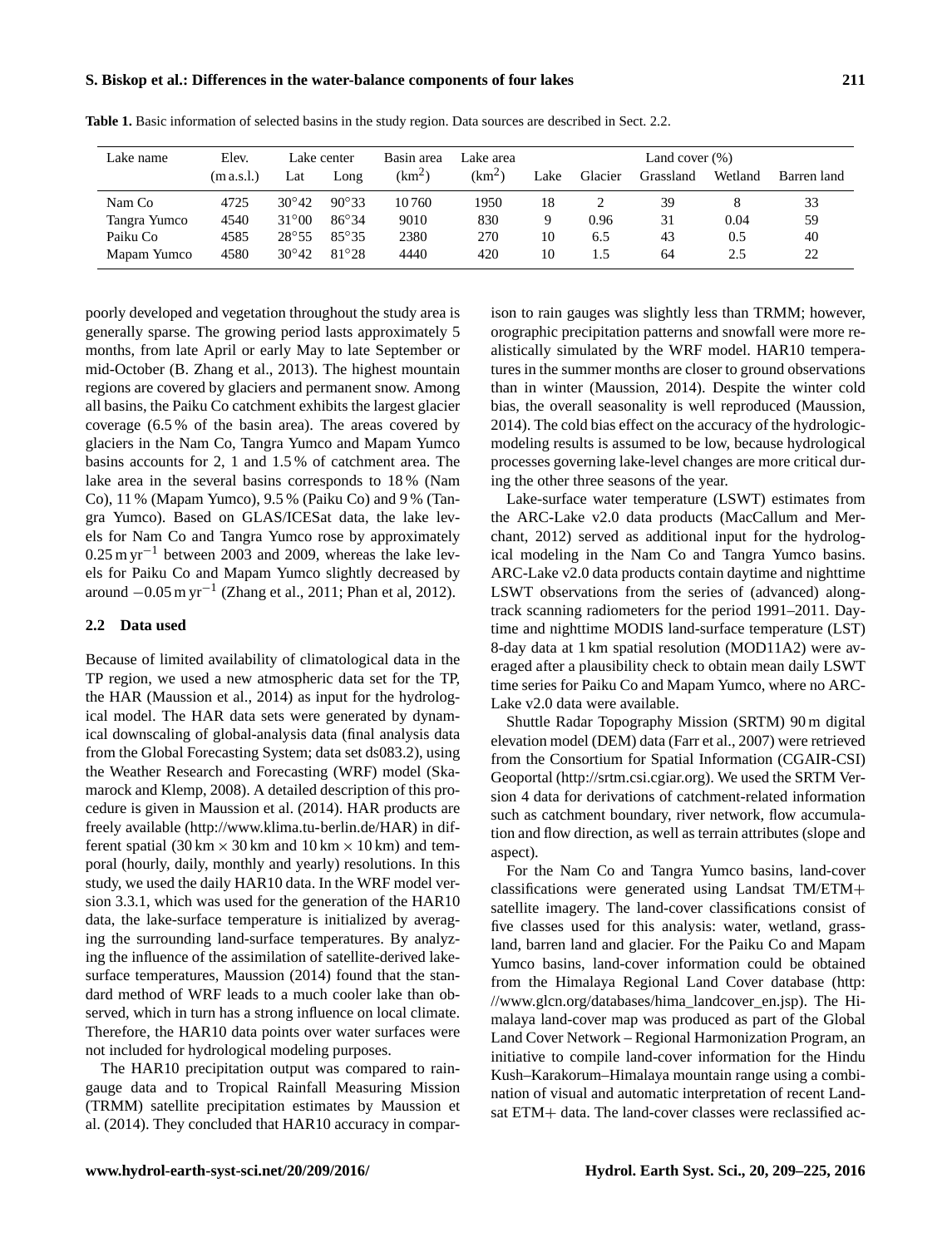cording to the five classes mentioned above. Classes with similar characteristics (e.g., vegetation type, degree of vegetation cover) were consolidated into a single class.

Lake-level observations from 2006 to 2010 for Nam Co were provided by the Institute of Tibetan Plateau Research (ITP), Chinese Academy of Sciences (CAS), and used for model validation. However, lake-level values during the freezing (wintertime) periods are missing, because the lakelevel gauge was destroyed by lake ice, and therefore rendered inoperable each winter. Thus, data are only available for the ice-free period (May/June–November/December). Unfortunately, the lake-level observation data contain an unknown shift between the consecutive years.

Due to the absence of continuous lake-level measurements, we obtained satellite-based lake-level and watervolume data for the four studied basins from the HydroWeb database [\(http://www.legos.obs-mip.fr/en/soa/](http://www.legos.obs-mip.fr/en/soa/hydrologie/hydroweb/) [hydrologie/hydroweb/\)](http://www.legos.obs-mip.fr/en/soa/hydrologie/hydroweb/) provided by LEGOS/OHS (Laboratoire d'Etudes en Geodesie et Oceanographie Spatiales (LE-GOS) from the Oceanographie, et Hydrologie Spatiales, OHS) (Crétaux et al., 2011). LEGOS lake-level and watervolume data for the lakes included in this study were available for different time spans (see Table 2). The start and end date of each time series were taken from the same season (as far as available) in order to make lake levels or volumes comparable. Water-volume data calculated through a combination of satellite images (e.g., MODIS, Landsat) and various altimetric height level data (e.g., Topex/Poseidon, Jason-1) (Crétaux et al., 2011) were used for model calibration (see Sect. 3.3). The mean annual lake-level changes derived from LEGOS data for Nam Co, Tangra Yumco, Paiku Co and Mapam Yumco (0.25, 0.26,  $-0.07$ ,  $-0.05$  m yr<sup>-1</sup>) are close to the change rates estimated by Zhang et al. (2011) (0.22, 0.25,  $-0.04$ ,  $-0.02$  m yr<sup>-1</sup>) and Phan et al. (2012) (0.23, 0.29, −0.12, −0.04 m yr−<sup>1</sup> ) using GLAS/ICESat data (2003–2009) (Table 4, lower part).

MODIS snow-cover 8-day data of Terra (MOD10A2) and Aqua (MYD10A2) satellites at a spatial resolution of 500 m served for validation of the snow modeling. As proposed in the literature (e.g., Parajka and Blöschl, 2008; Gao et al., 2010; Zhang et al., 2012), we combined Terra and Aqua data on a pixel basis to reduce cloud-contaminated pixels. The cloud pixels in the Terra images were replaced by the corresponding Aqua pixel. For the period of time before the Aqua satellite was launched (May 2002), this combination procedure was not possible, and we used the original MODIS/Terra snow-cover data. After the combination procedure the cloud-cover percentage was on average less than 1–2 % for all basins.

#### **3 Methods**

#### **3.1 Hydrological model concept and implementation**

The challenge for hydrological modelers is to balance the wish to adequately represent complex processes with the need to simplify models for regions with limited data availability (Wagener and Kollat, 2007). Therefore, we selected a semi-distributed conceptual model structure, primarily following the J2000g model (Krause and Hanisch, 2009). The J2000g model is a simplified version of the fully distributed J2000 model (Krause, 2002). The main differences with J2000 are that complex process descriptions (e.g., soil-water dynamics) are simplified, leading to a reduced number of land-surface and calibration parameters in the J2000g model, and lateral flow processes between spatial model units and streamflow routing are not accounted for by the J2000g model. The J2000g was successfully applied for hydrological predictions in data-scarce basins (e.g., Deus et al., 2013; Knoche et al., 2014; Rödiger et al., 2014; Pohl et al., 2015), including a previous modeling study in the Nam Co basin (Krause et al., 2010).

The conceptual model presented here was realized within the Jena Adaptable Modelling System (JAMS) framework [\(http://jams.uni-jena.de/\)](http://jams.uni-jena.de/). An overview of JAMS, especially the JAMS software architecture and common structure of JAMS models, is given in Kralisch and Fischer (2012). Primarily, JAMS was developed as a JAVA-based framework for the implementation of model components of the J2000 model. During recent years, a solid library of single easily manageable components has been developed by implementing a wide range of existent hydrological-process concepts as encapsulated process modules and developing new model modules as needed. Due to the modular structure, the J2000g model could be easily adapted and extended according to the specific characteristics of endorheic lake basins in the TP region.

Meteorological data requirements for this study were daily times series of precipitation, minimum, maximum and average air temperature, solar radiation, wind speed, relative humidity and cloud fraction obtained from daily HAR10 data. Daily LSWT data served as additional input for the calculation of the long-wave radiation term over the lake surface. Process simulations were grouped into the following categories: (i) lake, (ii) land (non-glacierized) and (iii) glacier. A schematic illustration of the model structure and a detailed description of the model components are given in the Supplement.

In brief, we used the regionalization procedure implemented in J2000g for the interpolation of the HAR10 raster points (centroid of the raster cell) to each hydrological response unit (HRU). This combines inverse distance weighting (IDW) with an optional elevation correction. Net radiation was calculated following the Food and Agriculture Organization of the United Nations (FAO) proposed use of the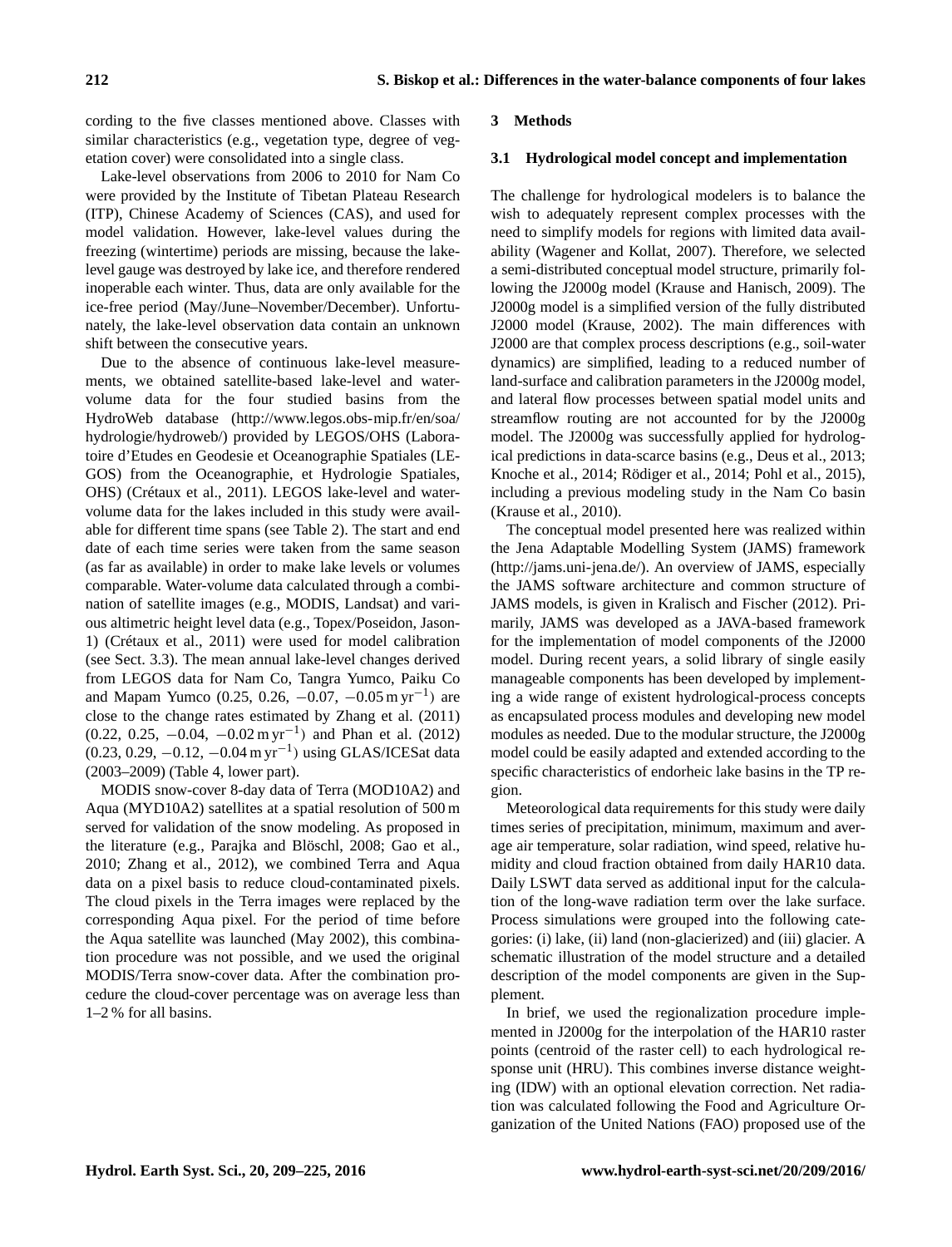| Lake name    | Start date  | Start volume<br>$(km^3)$ | Start level<br>(m) | End date    | End volume<br>$(km^3)$ | End level<br>(m) | $\triangle$ Lake volume<br>$(km^3 yr^{-1})$ | $\triangle$ Lake level<br>$(myr^{-1})$ |
|--------------|-------------|--------------------------|--------------------|-------------|------------------------|------------------|---------------------------------------------|----------------------------------------|
| Nam Co       | 27 Sep 2001 | 1.3                      | 4722.683           | 1 Oct 2010  | 5.3                    | 4724.697         | 0.44                                        | 0.22                                   |
| Tangra Yumco | 7 Oct 2001  | 0                        | 4533.997           | 25 Oct 2009 | 1.7                    | 4535.987         | 0.21                                        | 0.25                                   |
| Paiku Co     | 2 Jun 2004  | 0                        | 4578.067           | 4 Mar 2008  | $-0.08$                | 4577.768         | $-0.02$                                     | $-0.07$                                |
| Mapam Yumco  | 30 Oct 2003 | 0.02                     | 4585.551           | 21 Nov 2009 | $-0.1$                 | 4585.231         | $-0.01$                                     | $-0.05$                                |

**Table 2.** Lake-level and water-volume changes derived from LEGOS data for the four studied lakes.

Penman–Monteith model (Allen et al., 1998). We adapted the long-wave radiation part of the FAO56 calculation to the special high-altitude conditions on the TP, according to the recommendations of Yin et al. (2008), and implemented the commonly used approach for calculating net long-wave radiation over water surfaces (e.g., Jensen, 2010).

Potential evapotranspiration (PET) from land and snow surfaces (sublimation) is calculated based on Penman– Monteith (Allen et al., 1998). For the estimation of openwater evaporation rates from large lakes, we modified the Penman equation through the addition of an empirical estimation of the lake heat storage (Jensen et al., 2005). As suggested by Valiantzas (2006), we used the reduced wind function proposed by Linacre (1993) for the estimation of evaporation from large open-water body surfaces.

The simple degree-day snow modeling approach of the standard J2000g model version was replaced by the J2000 snow module that combines empirical or conceptual approaches with more physically based routines. This module takes into account the phases of snow accumulation and the compaction of the snow pack caused by snowmelt or rain on the snow pack. For a detailed description, see Nepal et al. (2014). The glacier module calculates ice melt according to an extended temperature-index approach (Hock, 1999).

Soil-water budget and runoff processes are simulated using a simple water storage approach (Krause and Hanisch, 2009). The storage capacity is defined from the field capacity of the specific soil type within the respective modeling unit. Actual evapotranspiration (AET) is calculated depending on the saturation of the soil-water storage, PET and a calibration parameter. The J2000g model generates runoff only when the soil-water storage is saturated. The partition into surface runoff and percolation depends on the slope and the maximum percolation rate of the respective modeling unit that can be adapted by a calibration parameter. The percolation component is transferred to the groundwater storage component. The groundwater module calculates base flow using a linear outflow routine and a recession parameter (Krause and Hanisch, 2009).

The lake module calculates the net evaporation (lake evaporation minus precipitation over the lake's surface area). The lake-water storage change is the sum of (i) direct runoff and base flow from each modeling unit of the non-glacierized areas and (ii) glacier runoff (snowmelt and ice melt, and rainfall over glaciers) from each glacier HRU minus lake net evaporation. For simplicity, the terms land runoff, glacier runoff and net evaporation are used to refer to several waterbalance components. Because the J2000g model does not account for water routing and thus time delay of the discharge, the model is not fully suited for providing continuous and precise estimates of lake-water storage changes.

# **3.2 Delineation of spatial model entities**

In order to provide spatially distributed information on landscape characteristics for the hydrological modeling, we applied the hydrological response unit (HRU) approach (Flügel, 1995). Using ArcGIS software, HRUs with similar hydrological behavior were delineated by overlaying topographic-related and land-cover information. Soil and hydro-geology information were not included in the overlay analysis, due to a lack of detailed data. The distribution concept applied represents the landscape heterogeneity with a higher spatial resolution in the complex high mountain areas (a large number of small polygons) than in the relatively flat terrains at the lower elevations (smaller number of large polygons). The total number of HRUs varies between 1928 (Paiku Co) and 8058 (Nam Co).

# **3.3 Model-parameter estimation and model evaluation**

The J2000g model requires the definition of spatially distributed land-surface parameters describing the heterogenic land surface and the estimation of calibration parameters. Land-surface parameters were derived from field studies or literature values. The field capacity was derived as a function of the soil types obtained from our own field surveys. Due to the limited availability of soil information for the TP, soil parameters were distributed according to different land-cover and slope classes (Table 3).

Parameter-optimization procedures are difficult to apply in data-scarce regions such as the TP (e.g., Winsemius et al., 2009). Moreover, various parameter set combinations may yield equally acceptable representations of the (often limited) calibration data, which are referred to as the equifinality problem (e.g., Beven, 2001; Beven and Freer, 2001). Due to a lack of calibration data, we used default settings or parameter values given in the literature (see Table S1 in the Supplement).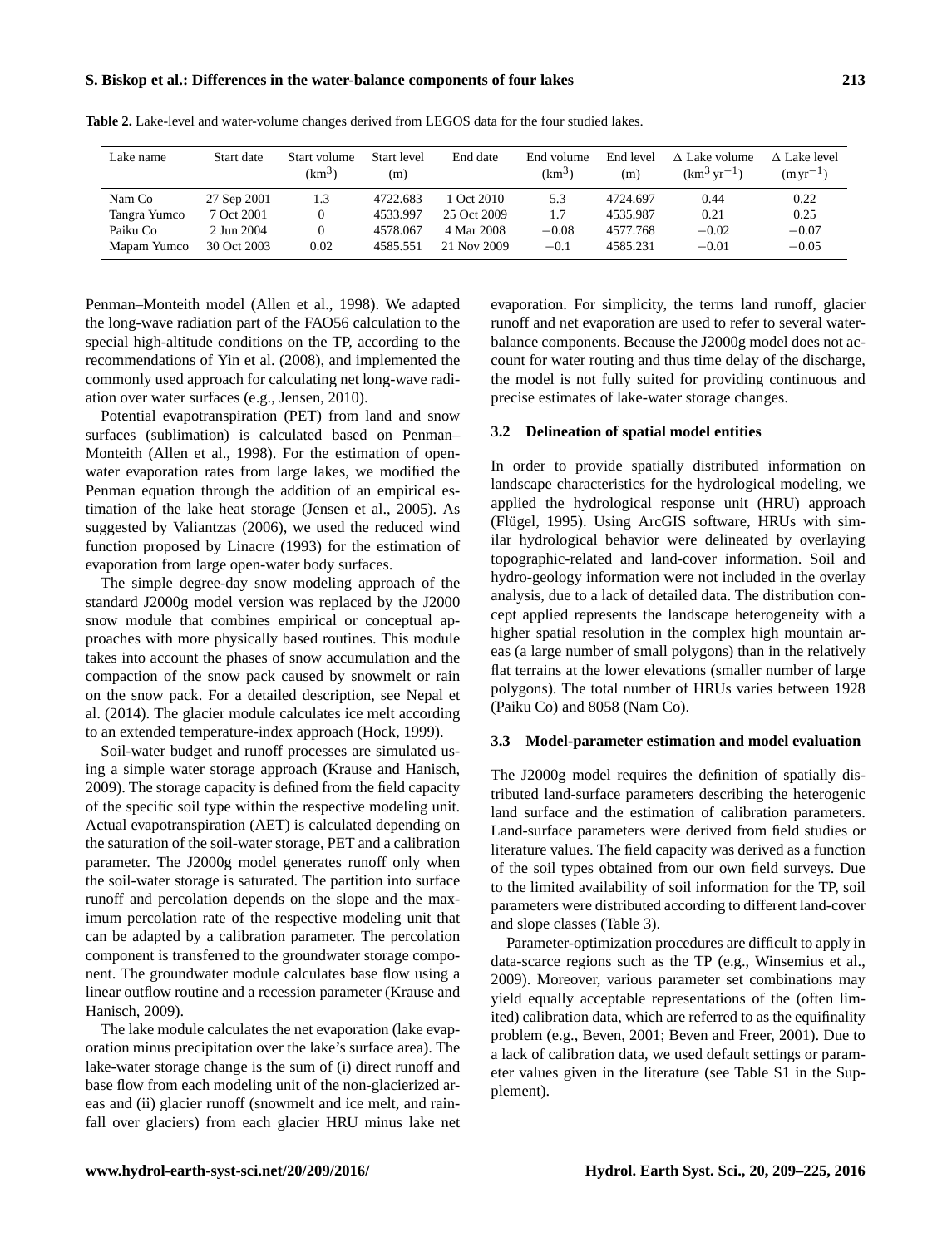| Combination land          | Soil depth | Field capacity |                                            |                                           |                                           |                                           |                                           |                                           |                                           |  |
|---------------------------|------------|----------------|--------------------------------------------|-------------------------------------------|-------------------------------------------|-------------------------------------------|-------------------------------------------|-------------------------------------------|-------------------------------------------|--|
| cover-slope               | (cm)       | Total<br>(mm)  | $0-1$ dm<br>$\text{mmm}\,\text{dm}^{-1}$ ) | $1-2$ dm<br>$\text{mm}\,\text{dm}^{-1}$ ) | $2-3$ dm<br>$\text{mm}\,\text{dm}^{-1}$ ) | $3-4$ dm<br>$\text{mm}\,\text{dm}^{-1}$ ) | $4-5$ dm<br>$\text{mm}\,\text{dm}^{-1}$ ) | $5-6$ dm<br>$\text{mm}\,\text{dm}^{-1}$ ) | $6-7$ dm<br>$\text{mm}\,\text{dm}^{-1}$ ) |  |
|                           |            |                |                                            |                                           |                                           |                                           |                                           |                                           |                                           |  |
| Wetland                   | 70         | 236            | 60                                         | 60                                        | 60                                        | 14                                        | 14                                        | 14                                        | 14                                        |  |
| Grassland $< 15^{\circ}$  | 70         | 120            | 18                                         | 18                                        | 18                                        | 18                                        | 16                                        | 16                                        | 16                                        |  |
| Grassland $>15^{\circ}$   | 40         | 68             | 18                                         | 18                                        | 16                                        | 16                                        |                                           |                                           |                                           |  |
| Barren land $< 5^{\circ}$ | 20         | 14             |                                            |                                           |                                           |                                           |                                           |                                           |                                           |  |
| Barren land $> 5^{\circ}$ | 10         |                |                                            | -                                         | -                                         | —                                         |                                           |                                           |                                           |  |

**Table 3.** Soil parameters used as input for hydrological modeling.

Following Mölg et al. (2014), we implemented a precipitation-scaling factor as an additional model parameter to account for (i) HAR10 precipitation overestimation related to atmospheric-model errors and/or (ii) sublimation of blowing or drifting snow that was neglected in the model. Due to the high uncertainty in the range of the precipitationscaling factor in various regions of the TP (Huintjes, 2014; Mölg et al., 2014; Pohl et al., 2015), we performed model runs with precipitation-scaling factors varying between 0.3 and 1.0 with a 0.05 increment. Because the precipitationscaling factor was judged to be the parameter that contributes the most to uncertainties in model results, all other climate forcing variables and model parameters were held constant. We compared simulated mean annual lake-volume changes of each model run with water-volume changes derived from remote-sensing data (Fig. 2). The dotted line in Fig. 2 indicates the lake-volume changes derived from LEGOS data (see Table 2). The model run with the minimum difference between modeled and satellite-derived lake-volume change was defined as a reference run and thereby was used for an assessment of model results. The "best" match between simulated and satellite-derived lake-volume change was achieved by applying the following precipitation-scaling factors: 0.80 (Nam Co), 0.75 (Tangra Yumco), 0.85 (Paiku Co) and 0.50 (Mapam Yumco). We discuss the possible reasons for the lower parameter value for the Mapam Yumco basin in Sect. 5.2.

Similar to the calibration process, data scarcity limited the establishment of rigorous and systematic validation tests. Because water-level measurements from Nam Co provide consistent time series between the months of June through November for the years 2006–2010, we chose this period for validation. Given the fact that water routing is not considered in the model, we compared mean monthly, instead of daily, water-level simulations and measurements. For the calculation of monthly average lake levels, the lake-level value of 1 June was set to zero in each year and the subsequent values were adjusted accordingly to make the lake-level changes during the June–November period of the years 2006–2010 comparable.

For an independent assessment of the snow model capabilities, we compared modeled snow-water equivalent (SWE) simulations with MODIS snow-cover data (see Sect. 2.2). Because MODIS data provide no information about the



**Figure 2.** Model-simulated lake-volume changes for Nam Co, Tangra Yumo, Paiku Co and Mapam Yumco for the time periods given in Table 2 using precipitation-scaling factors varying between 0.3 and 1.0. The dotted line indicates lake-volume changes derived from remote-sensing data provided by LEGOS. The point where model dots are closest to the dotted line was taken as the precipitationscaling factor for each basin.

amount of water stored as snow (i.e., SWE), this comparison was only possible in an indirect way by comparing the percent or fraction of snow-covered area (SCAF) derived from the model simulation and MODIS data. Any given spatial model unit was considered to be snow-covered on days when the amount of SWE was larger than a specific threshold (i.e., 1, 10, and 50 mm).

#### **4 Results**

Section 4.1 contains the comparison of simulated and measured water levels of lake Nam Co (Sect. 4.1.1) and of simulated snow-cover dynamics with MODIS for all four study basins (Sect. 4.1.2). Section 4.2 deals with the assessment of the modeling results regarding spatiotemporal variations of water-balance components (Sect. 4.2.1) and their contributions to each basin's water balance (Sect. 4.2.2) during the 2001–2010 period.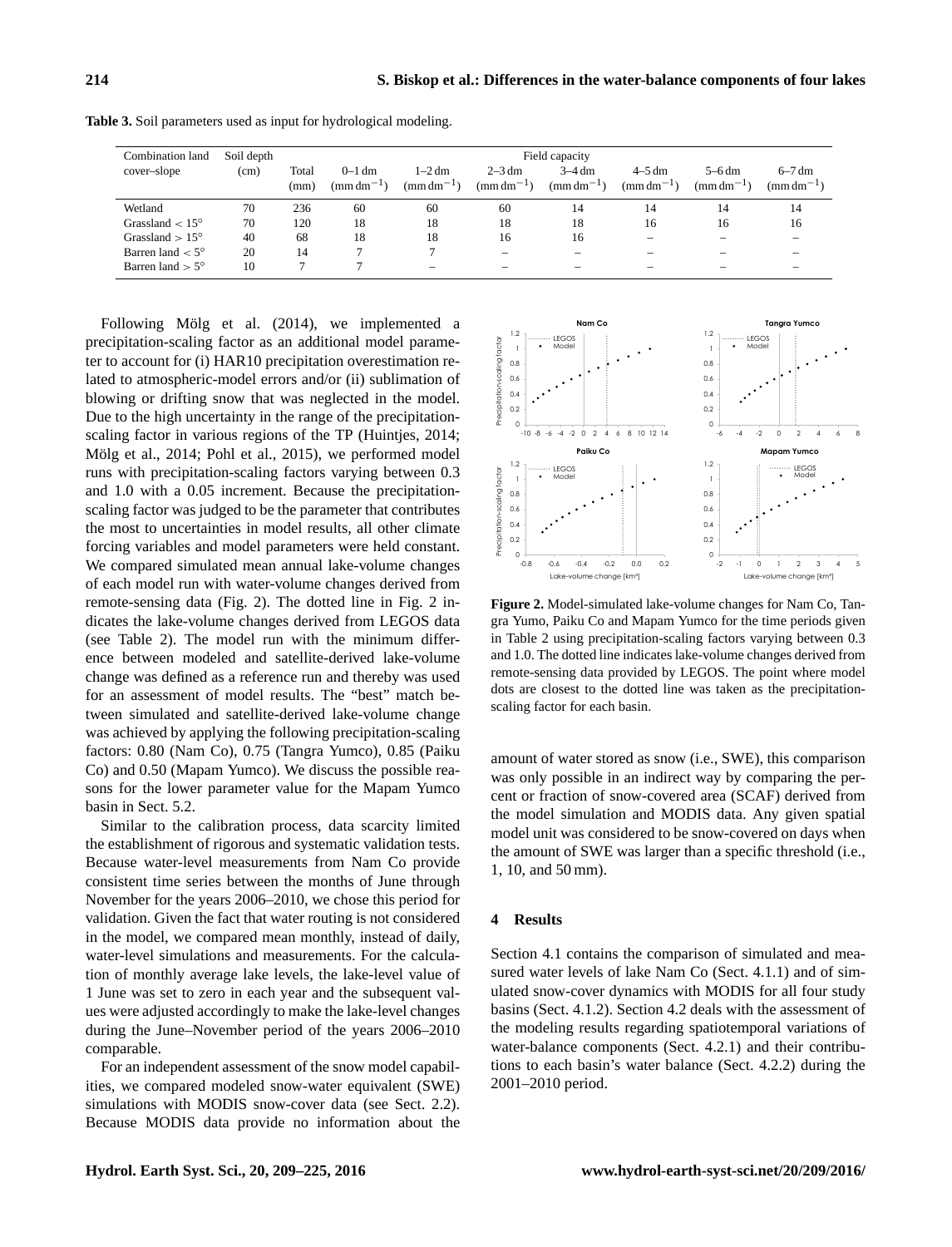#### **4.1 Model evaluation**

# **4.1.1 Comparison of simulated and measured water levels of the Nam Co lake**

Lake-level observations of Nam Co indicate a distinct seasonal dynamic with continuously increasing lake levels during the months of June through September caused by runoff from the non-glacierized land surface and glacier areas, a lake-level peak in September and decreasing lake levels from October on primarily caused by lake evaporation. The overall seasonal dynamic during the June–November period is well represented by the J2000g model  $(r = 0.81)$  (Fig. 3). However, the model overestimates the lake level for the month of November, except for the year 2006.

In general, the magnitude of the lake-level evolution is less well simulated than its timing. The comparison reveals a nonsystematic pattern (Fig. 3). In 2006, the model is not able to reproduce the observed increase in lake levels. The substantial lake-level rise of Nam Co in 2008 simulated by the model compares well with observed data. However, the lakelevel increase in 2009 is slightly overestimated. The absolute deviation between observed and simulated relative changes of monthly averaged lake levels during the June–November period ranges between −0.31 m (2006) and 0.30 m (2009). The simulated relative lake-level change during the June– November period averaged over the years 2006 to 2010 is 0.41 m, which is approximately 0.05 m higher than the measured one (0.36 m).

# **4.1.2 Comparison of the simulated snow-cover dynamics with MODIS**

The comparison of mean monthly values of modeled snowcovered area fraction (SCAF) (SWE  $>1$  mm) and MODIS indicates that the model captures seasonal variability quite well. However, there are large deviations in the magnitude. The modeled  $SCAF$  ( $SWE > 1$  mm) is generally greater than the MODIS SCAF, with higher deviations in the Mapam Yumco and Paiku Co basins (Nam Co: 30 % vs. 22 %; Tangra Yumco: 17 % vs. 8 %; Mapam Yumco: 54 % vs. 28 %; Paiku Co: 49 % vs. 20 %; Fig. 4). During the winter months November through April, the overestimation by the model (up to a factor of 2) is generally higher than during the summer season. During the months May through October, the modeled  $SCAF$  (SWE  $> 1$  mm) in the Nam Co and Tangra Yumco basins is even approximately 50 % lower compared to MODIS. Figure 4 indicates how sensitive the results are by using different thresholds for the amount of SWE to depict an area as snow-covered in the model. The use of higher thresholds ( $SWE > 10$ , 50 mm) for derivations of SCAF from the model reduces the overestimation, but also leads to an underestimation of the SCAF in early winter in most basins (Fig. 4). A threshold larger than 10 mm seems to be inappropriate for deriving SCAF from the SWE simulations. It is



**Figure 3.** Monthly averaged lake-level observations from Nam Co (blue) vs. simulated lake levels (red) for the June–November period of the years 2006 through 2010.



**Figure 4.** Mean monthly modeled–derived SCAF (blue) using SWE  $> 1$  mm (solid line),  $> 10$  mm (dashed line), and  $> 50$  mm (dotted line) vs. SCAF derived from MODIS (black) for the four study basins.

more likely that the J2000g model overestimates SCAF. This will be discussed later in Sect. 5.2.

# **4.2 Comparative analysis of the four selected lake basins**

# **4.2.1 Spatiotemporal patterns of hydrological components**

The percentage of the precipitation occurring during the wet season (June through September) is more than half of the annual precipitation in all basins. Specifically, June-through-September precipitation is approximately 80 % of the annual total in the Nam Co and Tangra Yumco basins and around 60 % in the Paiku Co and Mapam Yumco basins (Fig. 5a). This indicates a higher influence of the westerlies in the Paiku Co and Mapam Yumco basins. As simulated by the model, snow accumulation in the basins generally occurs beginning in mid-September, reaching a first smaller peak be-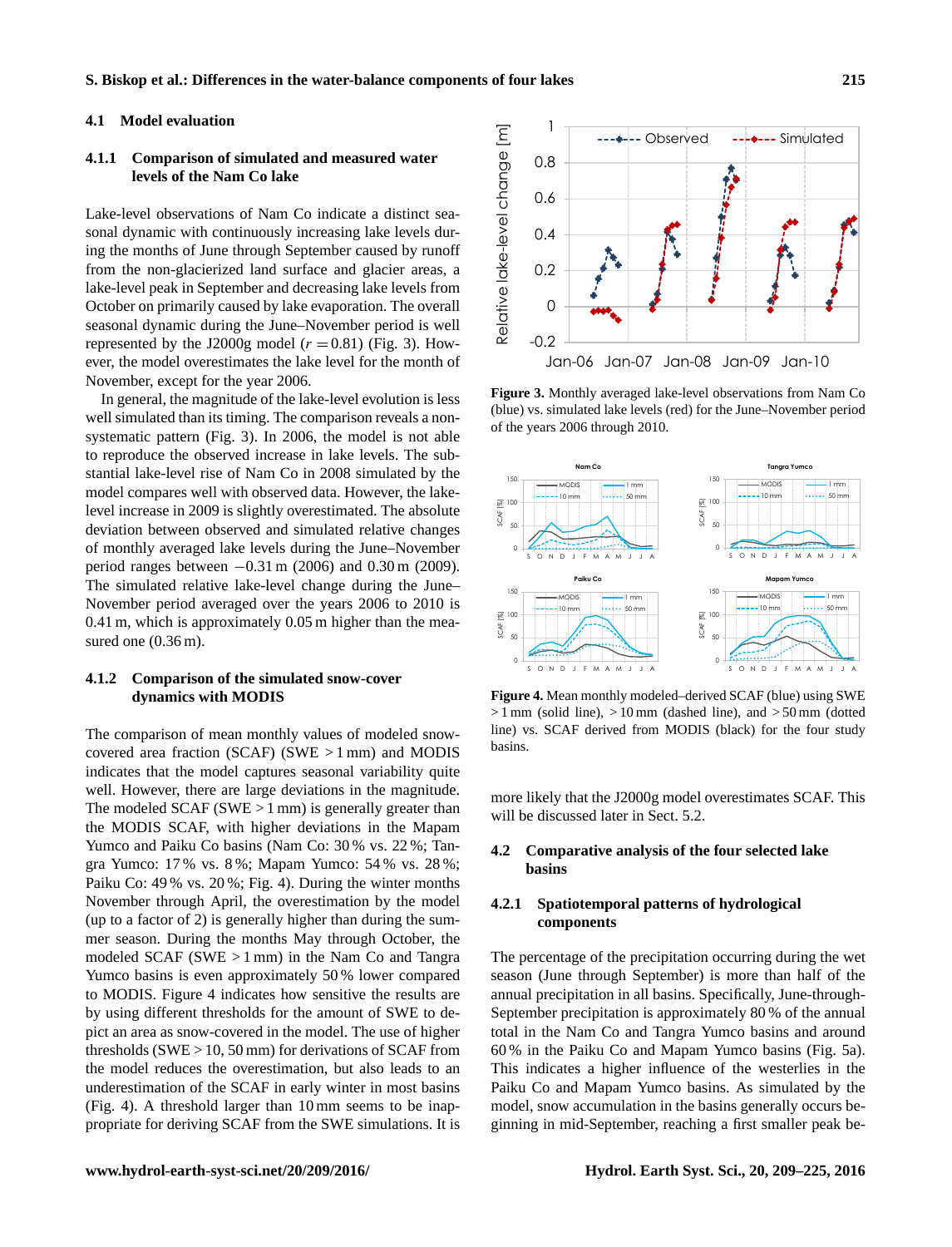

**Figure 5. (a)** Monthly percentage of annual precipitation, **(b)** snowmelt from non-glacierized land areas, **(c)** runoff from nonglacierized land areas, and **(d)** glacier runoff for the four studied basins.

tween October and November and the maximum peak between April and May, followed by a rapid decrease in snow between May and June and a slower rate of decrease until September. In the Mapam Yumco basin, simulated snowmelt starts later and occurs over a shorter time period compared to the other basins (Fig. 5b). This can be explained by lower air temperatures in this basin.

About 80 % of simulated annual terrestrial actual evapotranspiration (AET) occurs during the growing season (May– October). Modeled AET has its maximum in July when the availability of soil water and energy is highest. The seasonal cycle of modeled lake evaporation is influenced by seasonal heat-storage changes in the lakes. The released heat in fall acts as an energy source for evaporation. Thus, the evaporation is higher in fall than in spring.

Approximately 70 % of annual precipitation is released to the atmosphere through AET and does not contribute to the runoff in all basins. Discharge from non-glacierized land areas is concentrated during the wet season (∼ 80 % of annual runoff occurs during May through October). Runoff starts to increase in spring with the beginning of snowmelt. The land runoff peak in the Mapam Yumco basin occurs 1 month earlier (between June and July) compared to the other basins (Fig. 5c), because of a higher contribution of snowmelt to the discharge. Glacier runoff occurs during June through September in all basins (Fig. 5d), but with a later beginning and a shorter duration of the melt season in the Mapam Yumco basin due to the colder climate conditions.

Table 4 (upper part) summarizes annual means of modeled water-balance components for the 2001–2010 period for each basin. The annual mean of the model-simulated lake evaporation rates varies between 700 and 900 mm yr−<sup>1</sup> for the four basins averaged over the 10-year study period. Because of unlimited water availability, the modeled mean annual lake evaporation is substantially higher than the land AET (see Table 4, upper part). Due to higher precipitation amounts in the eastern part of the study region, the simulated mean an-



**Figure 6.** (**a–d**, left panels) Hypsometry of glacier and nonglacierized areas based on mean elevations of respective model entities for the four studied basins. (**a–d**, right panels) Variability of precipitation and runoff from glacier and non-glacierized areas related to altitude for the four studied basins.

nual AET is higher in the east (∼ 290 mm in the Nam Co basin) than in the west (∼ 170 mm in the Mapam Yumco basin) (Table 4, upper part).

Impacted by the decreasing precipitation gradient spatially from east to west, the model-simulated mean annual land runoff in the Nam Co basin (∼ 130 mm) is estimated to be more than twice that in the Mapam Yumco basin (∼ 60 mm) during the study period (Table 4, upper part). The combination of various influencing variables such as local climate, topography, land cover, soil and hydro-geological properties results in a spatially heterogeneous pattern of runoff generation within the catchments. Figure 6 illustrates the altitudinal dependence of the mean annual basin-wide precipitation total and runoff from glaciers and non-glacierized land areas, as computed by the J2000g model. The area–altitude relation (hypsometry) for glacier and non-glacierized areas is based on mean elevations of the respective model entities. Larger precipitation amounts in the high mountainous and hilly headwater areas result in higher land runoff estimates compared to lower elevation areas (Fig. 6). Indeed, the increase in land runoff with altitude is higher than the elevation-dependent increase in precipitation. The nonglacierized high-elevation areas characterized by sparse vegetation, poorly developed soils, steep topography and lower air temperatures indicate smaller soil-water contents and lower AET rates compared to lower elevation bands, resulting in higher runoff rates.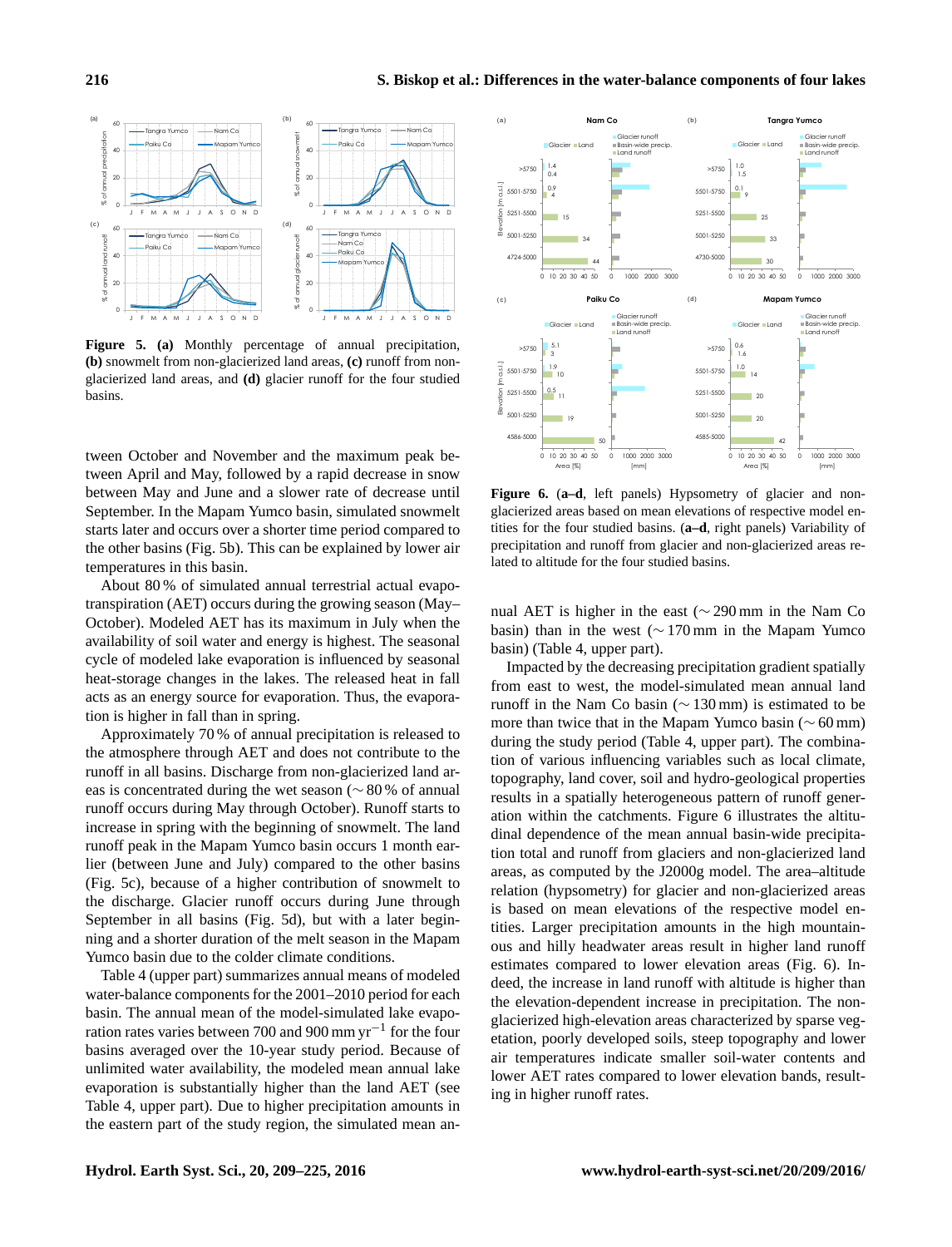**Table 4.** Mean annual water-balance components, water budget and lake-level changes for the four studied lake basins for the study period 2001–2010 derived from the reference run. The variation ranges of the mean annual water-balance components correspond to model runs with precipitation-scaling factors  $\pm 0.05$ .

|                                         |                                              | Western basin $\rightarrow$ eastern basin |                |                 |                |  |
|-----------------------------------------|----------------------------------------------|-------------------------------------------|----------------|-----------------|----------------|--|
|                                         |                                              | Mapam Yumco                               | Paiku Co       | Tangra Yumco    | Nam Co         |  |
| Water-balance components $(mm yr^{-1})$ |                                              |                                           |                |                 |                |  |
| Land                                    | Precipitation                                | $230 (\pm 24)$                            | $250 (\pm 15)$ | $300 (\pm 20)$  | 420 $(\pm 27)$ |  |
|                                         | <b>AET</b>                                   | 170 $(\pm 9)$                             | $180 (\pm 5)$  | $210 (\pm 7)$   | $290 (\pm 8)$  |  |
|                                         | Land runoff                                  | $60 (\pm 14)$                             | $70 (\pm 8)$   | $90 (\pm 12)$   | $130 (\pm 18)$ |  |
| Glacier                                 | Precipitation                                | 330 $(\pm 33)$                            | 480 $(\pm 28)$ | 330 $(\pm 22)$  | 560 $(\pm 35)$ |  |
|                                         | Glacier runoff                               | $600 (\pm 8)$                             | 320 $(\pm 4)$  | 1320 $(\pm 12)$ | 1320 $(\pm 4)$ |  |
| Lake                                    |                                              |                                           |                |                 |                |  |
|                                         | On-lake precipitation                        | $90 (\pm 9)$                              | 140 $(\pm 8)$  | $150 (\pm 10)$  | $290 (\pm 18)$ |  |
|                                         | Lake evaporation                             | $710(-)$                                  | $910(-)$       | $840(-)$        | $770(-)$       |  |
|                                         | Net evaporation                              | 620 $(\pm 9)$                             | 770 $(\pm 8)$  | 690 $(\pm 10)$  | 580 $(\pm 18)$ |  |
| Water budget $(km3 yr-1)$               |                                              |                                           |                |                 |                |  |
| Water gain                              | Land runoff (% of total basin runoff)        | 0.23(85)                                  | 0.14(70)       | 0.70(86)        | 1.15(81)       |  |
|                                         | Glacier runoff (% of total basin runoff)     | 0.04(15)                                  | 0.06(30)       | 0.11(14)        | 0.27(19)       |  |
| Water loss                              | Net evaporation                              | $-0.26$                                   | $-0.22$        | $-0.57$         | $-0.95$        |  |
| Net water budget                        | Lake-volume change                           | 0.01                                      | $-0.02$        | 0.24            | 0.47           |  |
| Lake level $(myr^{-1})$                 | Simulated                                    | 0.02                                      | $-0.07$        | 0.29            | 0.24           |  |
|                                         | Zhang et al. (2011) (GLAS/ICES at 2003-2009) | $-0.02$                                   | $-0.04$        | 0.26            | 0.25           |  |
|                                         | Phan et al. (2012) (GLAS/ICESat 2003-2009)   | $-0.043$                                  | $-0.118$       | 0.291           | 0.230          |  |
|                                         | $LEGOS*$                                     | $-0.05$                                   | $-0.07$        | 0.25            | 0.22           |  |

\* Mean annual lake-level rates for the studied basins correspond to the following time periods: Nam Co – 2001–2010; Tangra Yumco – 2001–2009; Paiku Co – 2004–2008; Mapam Yumco – 2003–2009.

In all studied basins, the runoff from glacier areas located in lower-elevation zones (< 5750 m a.s.l.) significantly exceeds the land runoff in the same elevation zones (Fig. 6), due to high ice-melt rates in the ablation areas. Because of lower temperatures and higher snowfall rates at higher elevations, the modeled glacier runoff decreases with altitude. The modeled mean annual glacier runoff averaged over all glacier HRUs in the Nam Co and Tangra Yumco basins (∼ 1300 mm) is considerably higher than in the Paiku Co (∼ 300 mm) and Mapam Yumco ( $\sim 600 \text{ mm}$ ) basins. This is judged to be caused by lower air temperatures ( $\sim$  2 °C less) in the glacier areas of the Paiku Co and Mapam Yumco basins.

# **4.2.2 Contributions of the individual hydrological components to the water balance**

Table 4 (lower part) summarizes the model-simulated mean annual lake-volume and level changes and the contribution of non-glacierized land, glacier, and lake areas to the total water budget during the 2001–2010 study period. Comparative values for the mean annual lake-level changes derived from remote-sensing data are also given in Table 4 (lower part). The contribution of glacier runoff to the total basin runoff volume in the Nam Co (19 %), Tangra Yumco (14 %) and Mapam Yumco (15 %) basins is relatively low compared to the runoff contribution from non-glacierized land areas. The glacierization in the Paiku Co basin is about 2 to 5 times larger than in the other three basins, but the glacier-melt contribution to the total basin runoff volume is only around twice as high (30 %) due to lower glacier-melt rates. Despite the generally higher glacier contribution in Paiku Co, the water balance is slightly negative during the study period (Table 4, lower part). The water loss for Paiku Co exceeds the water gain by 10 %. In contrast, the total water inflow in the Tangra Yumco and Nam Co basins exceeds the water loss by factors of 1.4 or 1.5, respectively. In the Mapam Yumco basin the water gain and loss terms tend to balance each other out (Table 4, lower part), based upon the model simulation.

In order to better predict and understand the role of glaciers in the mean annual water balance, a hypothetical scenario with ice-free conditions was evaluated through model simulations for each lake basin. Therefore, the landcover class of all glacier HRUs was changed to barren land. In the absence of glaciers, the total runoff volumes in the Nam Co and Tangra Yumco basins would be about 13 % lower than with an ice-melt water contribution during the 2001–2010 period (compared to the reference run). Thus, the mean annual lake-level increases of Nam Co and Tangra Yumco would be reduced from 0.24 to 0.15 m and from 0.29 to 0.17 m, respectively. In the Mapam Yumco and Paiku Co basins, the total runoff volumes would decrease by approximately 30 % and the resulting mean annual lake-level changes would change from  $0.02$  to  $-0.18$  m and from  $-0.07$ to −0.25 m, respectively, under ice-free conditions. From this latter evaluation, it can be concluded that the mean annual net water budget would noticeably change without ice-melt water contribution; however, the water balance in Nam Co and Tangra Yumco remains positive.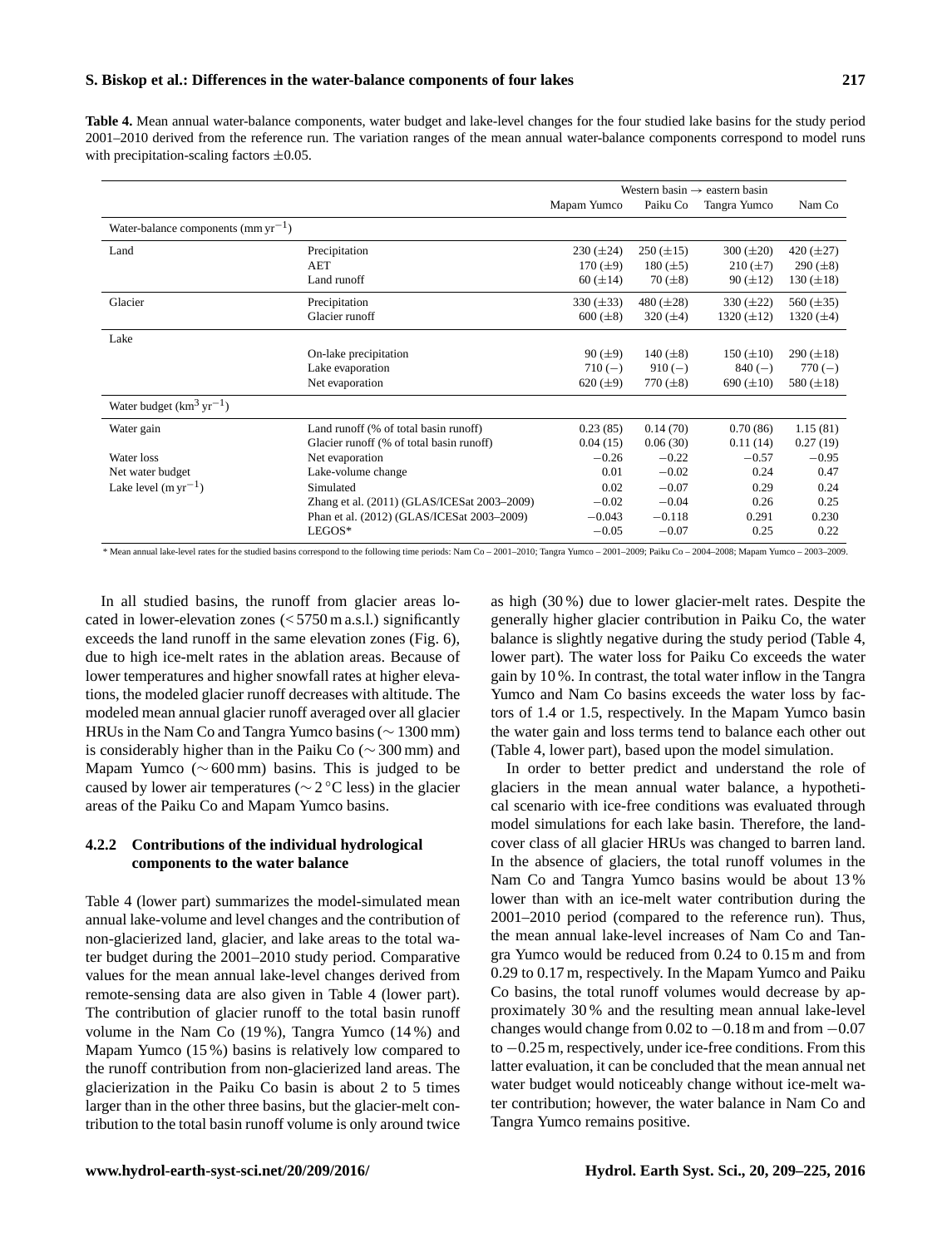

**Figure 7.** (**a–d**, upper panels) Cumulative lake-volume change  $(km<sup>3</sup>)$ , contribution of several water-balance components  $(km<sup>3</sup>)$  to lake-volume change and annual basin-wide precipitation amounts (mm yr−<sup>1</sup> ) for the four studied basins. (**a–d**, lower panels) Annual percentage deviations from the 10-year average of several waterbalance components for the four studied basins.

Based upon the J2000g modeling results, the differences in the water balance among the four studied lakes are primarily caused by relatively higher land runoff contributions in the Nam Co and Tangra Yumco basins compared to the Paiku Co and Mapam Yumco basins. This is related to relatively higher precipitation totals in the Nam Co and Tangra Yumco basins compared to the other two basins during the 2001– 2010 period.

Figure 7a–d (upper panels) illustrates the yearly water contribution in  $km<sup>3</sup>$  of each land-cover type (land, glacier, and lake) for the 2001–2010 period. The annual percentage deviations from the 10-year average of several hydrological system components are presented in Fig. 7a–d (lower panels). Over the study period, annual relative lake-volume changes in the four basins indicate similar patterns. A relatively high correlation of lake-volume changes is found between the Nam Co and Tangra Yumco basins  $(r = 0.82)$ . These are the basins with a higher proportion of June-through-September precipitation compared to the Paiku Co and Mapam Yumco basins.

The modeled annual lake-volume changes of all four lakes are highly correlated with inter-annual variations of land runoff ( $r \approx 0.99$ ). The year-to-year variability of runoff from non-glacierized land surfaces, in turn, is strongly related to inter-annual variations of precipitation ( $r \approx 0.92$ ). Interannual variability of lake evaporation is low in all four studied basins and not correlated with lake-level changes. Thus, lake evaporation seems to have a minor impact on interannual lake-level variations during the study period. There is also no correlation between annual glacier-melt amounts and lake-volume changes for the four basins. This suggests that glacier-melt runoff is not the main driving force for interannual lake variations during the last decade. Although the modeled annual glacier runoff is greater than the 10-year average in the year 2006 in all basins, lower precipitation amounts lead to less land runoff, causing a lake-volume decrease in this year in all basins. In contrast, the year 2008 is judged as having anomalous conditions, with modeled precipitation and land runoff substantially above average and with below-average glacier melt, resulting in a lake-volume increase in all basins. Differences in annual lake-volume changes among the basins are caused principally by regional differences in the inter-annual variations of precipitation.

## **5 Discussion**

# **5.1 Comparison with other studies**

#### **5.1.1 Estimation of the water-balance components**

Due to the scarcity of field measurements, model simulations of water-balance components are limited in the TP region. Evaporation over lake surfaces has been estimated for only a few lakes on the TP, based on model simulations (e.g., Morrill, 2004; Haginoya et al., 2009; Xu et al., 2009; Yu et al., 2011). Mean annual lake-evaporation estimates vary between 700 and 1200 mm. The lake-evaporation rates simulated with the J2000g model (between 710 and 910 mm yr<sup>-1</sup>) are within this range (Table 4). There are only a few studies for the TP for assessing the actual evapotranspiration over alpine grassland, based on measurements and model simulations (e.g., Gu et al., 2008; Yin et al., 2013; Zhu et al., 2014). Yin et al. (2013) estimated AET over the entire TP using meteorological data available between 1981 and 2010 from 80 weather stations as model input for the Lund-Potsdam-Jena dynamic vegetation model (Sitch et al., 2003). For the southern-central TP, the simulated mean annual AET ranges from 100 to 300 mm, with generally higher values in the east and lower values in the drier regions in the west. Our simulated AET estimates for the four basins vary between 170 and 290 mm yr<sup>-1</sup>, decreasing from east (Nam Co basin) to west (Mapam Yumco basin) (Table 4). This compares favorably with the study reported by Yin et al. (2013).

Using a simplified procedure, Yin et al. (2013) developed spatial patterns of the surface-water budget over the entire TP for the 1981–2010 period by estimating the difference between precipitation and AET (P-AET). The results revealed that P-AET depends on climate regimes and gradually decreases from the east  $({\sim}\,150\,\mathrm{mm}\,\mathrm{yr}^{-1})$  to the west ( $\sim$  50 mm yr<sup>-1</sup>) in the study region. Our model sim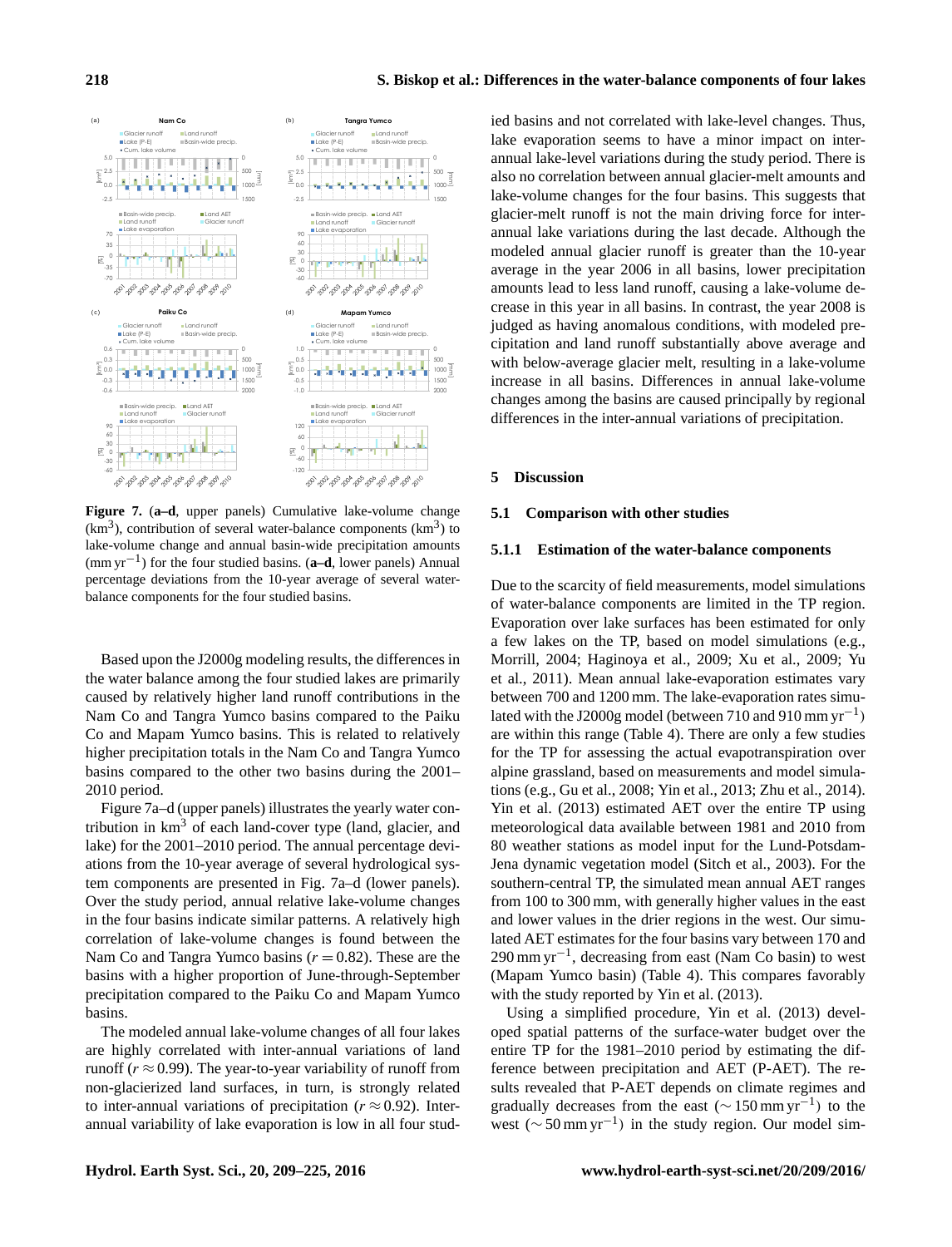ulations indicate quite similar runoff patterns compared to the findings of Yin et al. (2013), with decreasing annual means from the east ( $\sim$  130 mm in the Nam Co basin) to the west (∼ 60 mm in the Mapam Yumco basin). The calculated AET / precipitation ratio of around 0.7 in all basins agrees well with study results from Gu et al. (2008).

The mean annual glacier runoff of 1320 mm, simulated with the J2000g model for the Nam Co basin, compares quite well with estimated glacier-melt quantities for the Zhadang glacier in the Nam Co basin using more complex SEB/MB models (Mölg et al., 2014: 1375 mm yr−<sup>1</sup> ; Huintjes et al., 2015: 1325 mm yr−<sup>1</sup> ).

# **5.1.2 Factors controlling the water balance and lake-level variability**

Many studies emphasize the importance of glacier-meltwater contribution to the water budget of Tibetan lakes (e.g., Zhu et al., 2010). However, only a few studies have quantitatively estimated glacier-meltwater contribution to total runoff in the TP region, due to the difficulty in estimating glacier-volume changes (B. Li et al., 2014). B. Li et al. (2014) estimated a glacier-runoff contribution of 15 % of the total runoff (during 2006–2011) in a sub-basin of the Nam Co basin, the Qugaqie basin (8.4 % glacier coverage), using an energybalance-based glacier-melt model and the Gridded Subsurface Hydrologic Analysis (GSSHA) model (Downer and Ogden, 2004). Based upon the J2000g model results, the glacier contribution ranges between 14 and 30 % in the four studied basins (1–6 % glacier coverage) during the 2001–2010 period. This range of values is higher than that computed by B. Li et al. (2014) considering also the lower percentage of the basin area covered by glaciers in our study basins.

Simulated glacier-meltwater contribution is generally lower compared to the runoff contribution from nonglacierized areas. However, glaciers make an important contribution to the water budget during the 10-year period considering the small extent of ice-covered areas in the four studied lake basins. Indeed, the water balance in the Nam Co and Tangra Yumco basins would also be positive without ice-meltwater contribution during the study period, based on the results of the ice-free scenarios (Sect. 4.2.2). Thus, the question arises why Nam Co and Tangra Yumco indicate a non-equilibrium state, whereas Paiku Co and Mapam Yumco are at a state close to the hydrologic equilibrium.

Endorheic lakes respond to climatic changes to maintain equilibrium between input and output, and to reach steady state. Due to the time lag of lakes in responding to climatic changes, this modeling study cannot confirm whether or not the shift towards a positive water balance in the Nam Co and Tangra Yumco basins or the negative shift in the water balance of the Paiku Co basin, respectively, was primarily caused by changes in precipitation, glacier melt, evapotranspiration, etc. However, inter-annual lake-level variations are highly positively correlated with precipitation and land runoff. This supports the assumption of other studies (e.g., Lei et al., 2014; Y. Li et al., 2014; Song et al., 2014) that increasing precipitation is the primary factor causing lakelevel increases in the central TP (where Nam Co and Tangra Yumco are located). The relative stability or slight lake-level declines in the marginal region of the TP (where Paiku Co and Mapam Yumco are located) seem to be related to relatively stable or slightly decreased precipitation (e.g., Lei et al., 2014). Both changes in large-scale circulation systems and local circulation are assumed to be responsible for spatially varying changes in moisture flux over the TP (e.g., Gao et al., 2014, 2015). However, these factors are still under debate and further research is needed (Gao et al., 2015).

The potential evaporation decreased in most areas on the TP during 1961–2000, primarily caused by decreasing wind speeds (Xie and Zhu, 2013). A decreasing trend in potential evaporation before 2000 might have resulted in rising lake levels in the central TP. However, this factor did not prevent the lake shrinkage along the southwestern periphery of the TP, indicating that lake evaporation is not a primary factor for explaining the spatial differences of lake-level changes between the central and southern TP (Lei et al., 2014). In addition, Y. Li et al. (2014) argued that recent rapid lake expansion in the central TP cannot be explained by changes in potential evaporation, because the overall increasing tendency of potential evaporation in the TP region after 2000 (Yin et al., 2013; Y. Li et al., 2014) would negate the effect of increasing precipitation on lake levels.

Under the assumption that glacier-melt runoff increased during the last decades due to climate warming, it is very likely that glacier-meltwater supply augmented the precipitation-driven lake areal expansion in the central TP region (Song et al., 2014). In the Mapam Yumco and Paiku Co basins, glacier-meltwater discharge might have mitigated lake-level decline and acted as a regulating factor (Ye et al., 2008; Nie et al., 2012).

Y. Li et al. (2014) suggest that spatial variations in lakelevel changes might be related to different distributions and types of permafrost. Most lakes in the central-northern TP with continuous permafrost are rapidly expanding, whereas lakes in the southern region with isolated permafrost are relatively stable or slightly decreasing. Thus, accelerated permafrost melting might have contributed to the rapid lake expansion in the central and northern TP subregions (Y. Li et al., 2014). The water contribution from permafrost will become limited when ground temperature remains above the melting point of the frozen soil and the water held in the frozen soil has been released (Y. Li et al., 2014). Y. Li et al. (2014) suggest that the permafrost-meltwater contribution may have already become limited in the southern TP. However, this is difficult to corroborate given the absence of observational data for the studied lake basins. The questions remain (i) how large the volume of water released due to thinning and thawing of permafrost is, and (ii) to what extent it can modulate basin runoff. These cannot be answered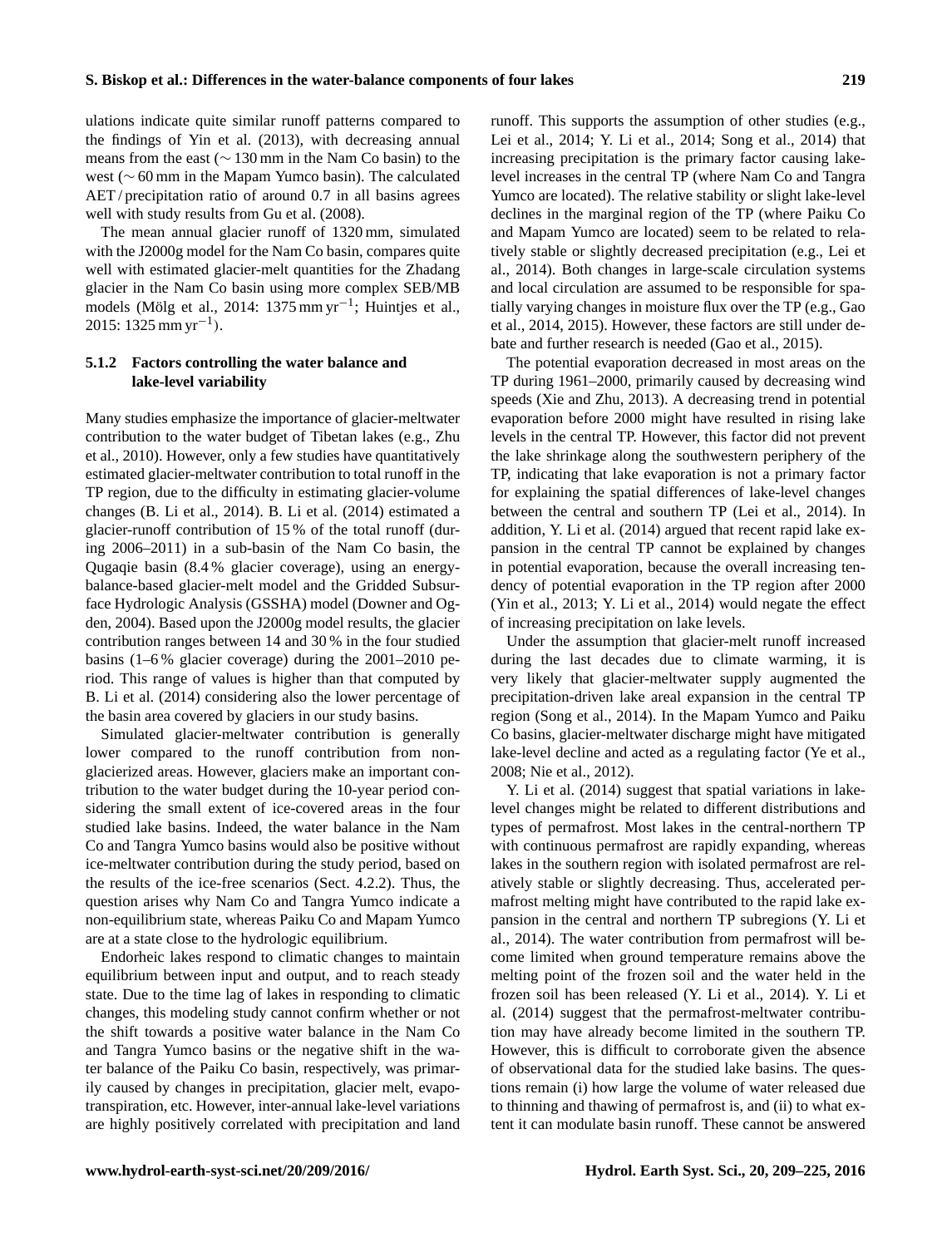without adequate information about permafrost occurrence, thickness and ice content in the studied basins.

Differences in the response time or, in other words, the time required to reach an equilibrium state, could also be a reason for observed differences in lake-level changes. Based upon remote-sensing data, the lake areas of Nam Co and Tangra Yumco expanded by 4.6 and 1.8 %, respectively, between 1970 and 2008 (Liao et al., 2013). The lakeshore slopes of Tangra Yumco are steeper compared to Nam Co. Steep-sided lakes have a longer equilibrium response time, because of a lower rate of change of the lake area with volume (Mason, 1994). Based upon paleo-shorelines, the postglacial lake-level high of Nam Co and Tangra Yumco was about 29 m (Schütt et al., 2008) and 185 m (Rades et al., 2013), respectively, above the present-day lake level, supporting the assumption that Nam Co has a shorter response time to compensate for the increment in net inflow (i.e., faster and stronger reaction of its lake area). Moreover, the water supply coefficient (basin area / lake area ratio) for Nam Co is smaller than for the Tangra Yumco basin (5.5 vs. 11.0).

The lake extent of Paiku Co and Mapam Yumco decreased by 3.7 and 0.8 %, respectively, between 1970 and 2008 (Liao et al., 2013). The lakeshores of Mapam Yumco are generally flatter compared to Paiku Co. However, due to only small lake-area variations of Mapam Yumco during the last decades (Liao et al., 2013), differences in lake morphology seem not to be the reason for the relative stability of the recent water levels of Mapam Yumco. Differences in the watersupply coefficient of the Paiku Co and Mapam Yumco basin are quite low (8.8 vs. 10.6).

Based upon results of other studies in the region (e.g., Lei et al., 2013), the effects of upwelling and downwelling groundwater related to fault zones and lake–groundwater exchanges on the water balance were assumed to be negligible. However, Zhou et al. (2013) suggest that water leakage related to seepage might play an essential role in the hydrological cycle of the TP, due to the large numbers of lakes and the sub-surface fault system in the TP region. Groundwater outflow from Mapam Yumco to Langa Co (located only a few kilometers to the west about 15 m below Mapam Yumco) cannot be excluded and could be a reason for the relatively stable water levels of Mapam Yumco. In the more recent past, Mapam Yumco and Langa Co were connected by the natural river Ganga Chu having an extent of about 10 km. However, currently there is no surface outflow (Liao et al., 2013).

#### **5.2 Limitations and uncertainties**

Hydrological modeling is hindered by systematic or random model-input errors, model-parameter uncertainty and modelstructure inadequacies (Sivapalan, 2003). As stated in many studies (e.g., Knoche et al., 2014; Pohl et al., 2015), precipitation input is the primary source of uncertainty in hydrological modeling studies in data-scarce regions. HAR10 data have been successfully used as modeling input in various studies (Huintjes, 2014; Mölg et al., 2014; Huintjes et al., 2015; Pohl et al., 2015). However, these studies also needed to apply a precipitation-scaling factor of less than 1. Maussion et al. (2014) could not find a systematic bias in comparison with station observations, but it is probable that overestimation of precipitation amounts occurs at high altitudes.

The precipitation-scaling factors were kept constant for the entire 10-year period, because there is no opportunity to derive varying scaling factors for individual years, due to a lack of observations in the lake basins included in this study. This may have an impact on inter-annual variations of modeling results. The non-systematic deviations between simulated and measured lake levels of Nam Co (Fig. 3) might be related to a non-systematic error pattern in the HAR10 precipitation data. The primary issue is that HAR10 precipitation cannot be validated to a sufficient degree, because available data are for stations that are located at lower elevations, and no accuracy assessment can be done for the higher-elevation zones where the study basins are located. The comparison with available station data suggests that the accuracy of the precipitation data is probably regionally dependent (Maussion et al., 2014). This makes it difficult to find a fixed precipitation-scaling factor that is applicable for different regions of the TP.

As described in Sect. 3.3, we conducted multiple model runs using precipitation-scaling factors between 0.3 and 1.0, seeking a precipitation-scaling factor that best simulates satellite-derived lake-volume changes. There may be errors in the satellite-derived water-volume data, which in turn might have affected the estimation of the precipitationscaling factor and thereby the accuracy of model results. However, the precipitation-scaling factors obtained for the Nam Co (0.80), Tangra Yumco (0.75) and Paiku Co (0.85) basins are relatively close to the scaling factor used for the Zhadang glacier in the Nam Co basin in the study of Mölg et al. (2014). They found very good agreement between glacier mass-balance model calculations and available in situ measurements by applying a precipitation-scaling factor of 0.79. This gives us confidence that the scaling factors used in our study seemed to be within an acceptable range.

The relatively low precipitation-scaling factor of 0.50 obtained for the Mapam Yumco basin seems to be plausible when comparing HAR10 precipitation with weather station data of Burang (30°17′ N, 81°15′ E,  $\sim$  30 km to the south, the closest station with available data) published in Liao et al. (2013). The mean annual precipitation total of Burang is 150 mm yr−<sup>1</sup> for the period 2001–2009, whereas the nearest HAR10 point gives a mean annual precipitation amount of 330 mm yr−<sup>1</sup> . Huintjes (2014) also found that a reduction of the precipitation by more than 50 % leads to more reliable mass-balance results for the Naimona'nyi glacier (Gurla Mandhata, southwestern TP), which is located close to the Mapam Yumco basin.

Uncertainty also arises from the fact that the precipitationscaling factor can compensate for not only input data errors,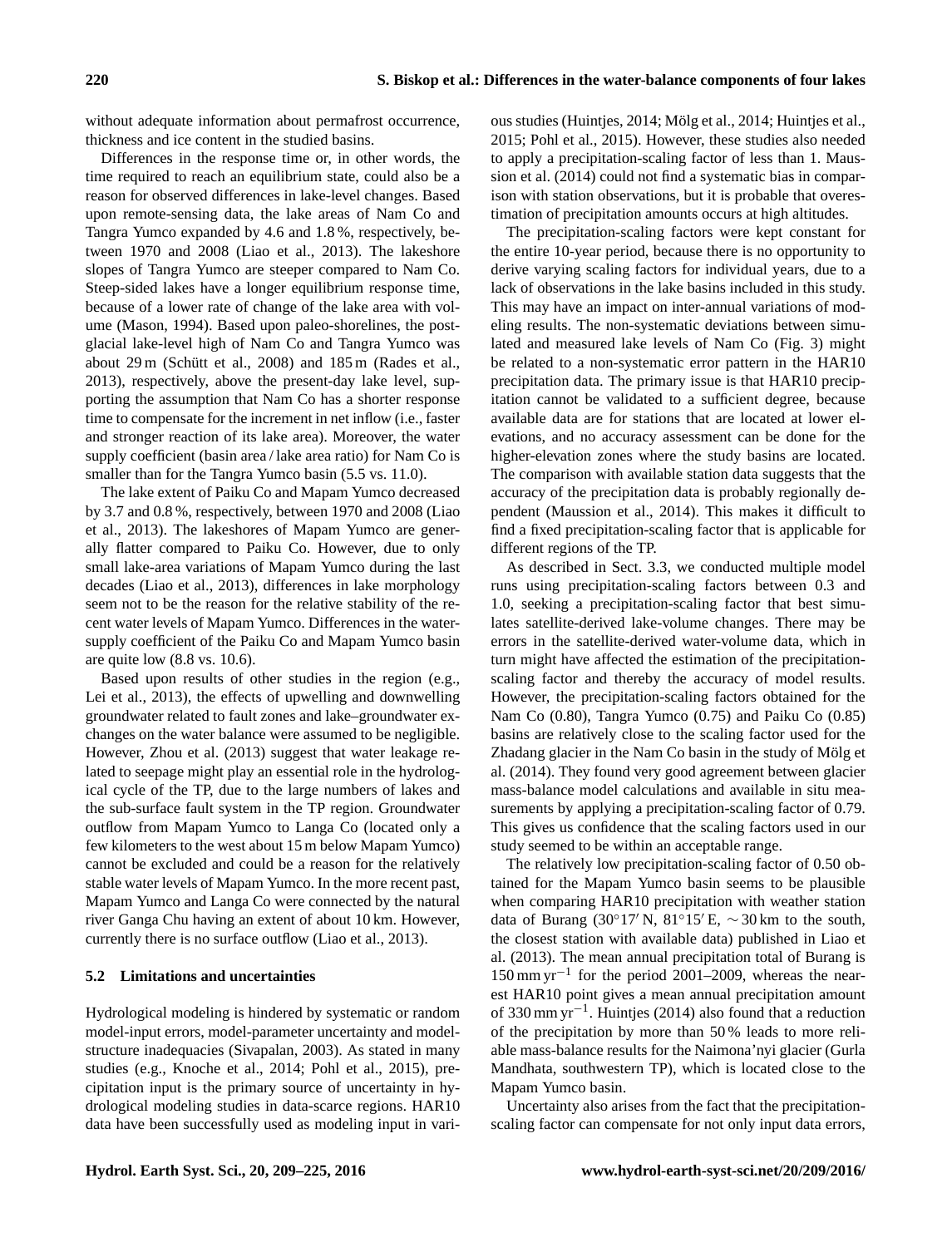but also model-structure inadequacies. Blowing-snow sublimation was neglected in our modeling approach, due to the complexity of this process in complex terrain (Vionnet et al., 2014). However, wind-induced sublimation of suspended snow above the snow pack can be a significant water loss to the atmosphere (e.g., Bowling et al., 2004; Strasser et al., 2008; Vionnet et al., 2014). Vionnet et al. (2014) simulated total sublimation (surface + blowing snow) in Alpine terrain (French Alps) using a fully coupled snowpack–atmosphere model. They estimated that blowing-snow sublimation is two-thirds of total sublimation. This process is judged to be important in the study area, due to the relatively dry nearsurface conditions and relatively higher wind speeds occurring during the winter months. Thus, the low values of the scaling factor applied in the Mapam Yumco basin (0.5) and in the study of Pohl et al. (2015) (0.37) might be an indication that drifting-snow sublimation plays a greater role in regions that are more strongly influenced by westerlies.

The omission of processes such as snow redistribution by wind and avalanches and snow loss by blowing-snow sublimation may affect snow-cover patterns as well as the magnitude and timing of melt runoff (Pellicciotti et al., 2014). This could also be a reason for the larger areal snow-cover extent in the model simulation during the winter season compared to MODIS (Sect. 4.1.2). Explanations for lower SCAF values of the model during the summer period could be related to the fact that the MODIS/Terra data are collected only in the morning (10:30) rather than at several times during the day. That means that MODIS indicates snow cover on days when snow was accumulated during the previous night or early morning but which might be sublimated or melted later during the day (Kropacek et al., 2010).

Given the limited data availability, further assumptions and simplifications in the model were required. The currently implemented glacier-melt model component according to Hock (1999) is a simple, robust and easy-to-use methodology that does not account for the transformation of snow into ice. Thus, simulated snowmelt amounts on glacier surfaces might be overestimated. Because glacier-volume changes are not considered in J2000g, unrealistic amounts of glaciermeltwater could be generated. However, the impact of this effect on model results is assumed to be small over the 10-year period. The consideration of glacier-volume changes would be of higher importance for long-term model simulations.

Effects of lake–groundwater interactions were neglected in the model, because the quantification of flow between aquifer systems and a deep lake is difficult (Rosenberry et al., 2014). However, it is unclear whether and to what extent intermittent (at irregular time intervals) exfiltration and infiltration processes might occur, thereby impacting water-level fluctuations. The stated values of lake–groundwater exchange rates do strongly vary within the literature by more than 5 orders of magnitude (Rosenberry et al., 2014). The lack of consideration of lake–groundwater interactions could be the reason that the observed lake-level decrease of Nam Co during the months of October and November is not well represented by the model. If lake levels rise higher than adjacent groundwater levels, lake water may move into the adjacent lakeshores' subsurface. This additional storage factor would basically have a dampening effect on lake-level dynamics. However, in view of multi-annual lake changes, lake–groundwater exchanges are assumed to be negligible.

#### **6 Conclusions and outlook**

Hydrological modeling is required to allow for a quantitative assessment of differences in the water balance and thus a better understanding of the factors affecting water balance in the TP region. Addressing this research need, we developed a modeling framework integrating atmospheric-model output and satellite-based data, and applied it to four selected endorheic lakes across the southern-central part of the TP. The J2000g hydrological model was adapted to the specific characteristics of endorheic lake basins in the TP region. The model-derived HAR10 atmospheric data and satellitederived lake-water surface temperature (Sect. 2.2) served as input for the modeling period 2001–2010. Due to missing continuous lake-level in situ data, we used satellite-derived lake-volume changes as a model-performance criterion.

The adapted J2000g model version reasonably captured seasonal dynamics of relevant hydrological processes. Waterbalance estimates of individual years should be interpreted with care, due to possible unsystematic error patterns in HAR10 precipitation. Nevertheless, uncertainties that appear to be related to the precipitation-scaling factor should not affect the overall conclusions drawn from model-application results, as discussed in Sect. 5.2.

The major outcomes can be summarized as follows.

The seasonal hydrological dynamics and spatial variations of runoff generation within the basins are similar for all lake basins; however, the several water-balance components vary quantitatively among the four basins.

Differences in the mean annual water balances among the four basins are primarily related to higher precipitation totals and attributed runoff generation in the basins with a higher monsoon influence (Nam Co and Tangra Yumco).

The glacier-meltwater contribution to the total basin runoff volume (between 14 and 30 % averaged over the 10-year period) plays a less important role compared to runoff generation from rainfall and snowmelt in non-glacierized land areas. However, considering the small part of glacier areas in the study basins (1–6 %), glaciers make an important contribution to the water balance.

Based upon hypothetical ice-free scenarios in the hydrological model, ice-melt water constitutes an important watersupply component for basins with lower precipitation (Mapam Yumco and Paiku Co) in order to maintain a state close to equilibrium, whereas the water balance in the basins with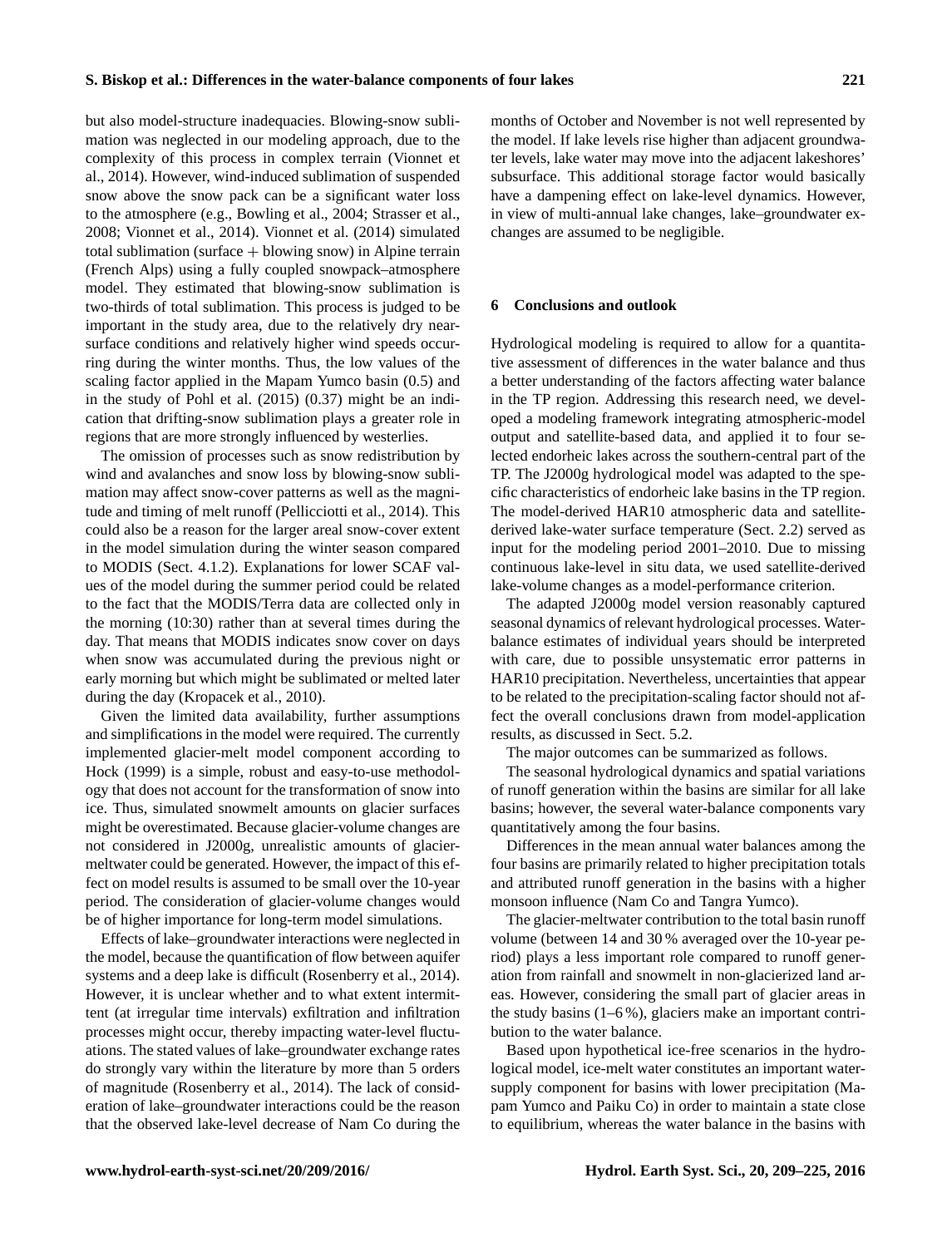higher precipitation (Nam Co and Tangra Yumco) would still be positive under ice-free conditions.

Precipitation and associated runoff are the main driving forces for inter-annual lake-level variations during the 2001– 2010 period. Both are highly positively correlated with annual lake-level changes, whereas no correlation is found between inter-annual variability of lake levels and glacier runoff or lake evaporation.

For the 10-year modeling period used in this study, it is not possible to draw definitive conclusions about the hydrological changes that might have led to imbalances in the water budgets of the four studied lakes. However, the model results support the assumption of other studies that contrasting patterns in lake-level fluctuations across the TP are closely linked to spatial differences in precipitation.

This study demonstrates the feasibility of a methodological approach combining distributed hydrological modeling with atmospheric-model output and various satellite-based data to overcome the data-scarcity problem in the TP region. The integration of readily available model-derived atmospheric and remote-sensing data with hydrological modeling has the potential to improve our understanding of spatiotemporal hydrological patterns and to quantify water-balance components, even in ungauged or poorly gauged basins. The modeling framework presented in this study provides a useful basis for future regionally focused investigations on the space–time transition of lake changes in the TP region.

Model applications in such a data-scarce region have inherent uncertainty that should be perceived as useful information rather than a lack of basic knowledge or understanding (Blöschl and Montanari, 2010). An uncertainty and sensitivity analysis that includes the assessment of spatially and temporally variable effects on model outputs will allow specific and detailed recommendations on the timing and locations of future field measurements (e.g., Ragettli et al., 2013). There is an urgent need in such studies for meteorological observations (particularly precipitation in high mountain regions) and monitoring of land-surface characteristics (vegetation, soil and hydrogeological properties), in order to reduce the model uncertainties arising from input data and land-surface parameterization.

Overall, future research should focus on modelindependent data describing hydrological system components that can be used for multi-response calibration and validation purposes. Water-level and volume estimations with a higher temporal resolution are expected to be produced from new satellite-altimetry data, such as from Cryosat (data continuously available since 2012, planned until 2017), Sentinel-3 (2015) and Jason-CS (2017) (Kleinherenbrink et al., 2015), which could be used as calibration or validation data in further model applications in the future.

**The Supplement related to this article is available online at [doi:10.5194/hess-20-209-2016-supplement.](http://dx.doi.org/10.5194/hess-20-209-2016-supplement)**

*Author contributions.* S. Biskop designed the study, extended the J2000g model, performed modeling studies, analyzed data and wrote the main paper and the supplementary information. F. Maussion developed HAR and analyzed HAR data. P. Krause developed the original J2000g and helped to enhance the model. F. Maussion and M. Fink participated in field work. M. Fink carried out soil analysis. All authors continuously discussed the results and developed the analysis further. F. Maussion, M. Fink and P. Krause commented on and/or edited the manuscript.

*Acknowledgements.* This work is supported by the German Federal Ministry of Education and Research (BMBF) Central Asia-Monsoon Dynamics and Geo-Ecosystems (CAME) program through the WET project (Variability and Trends in Water Balance Components of Benchmark Drainage Basins on the Tibetan Plateau) under the code 03G0804C. F. Maussion acknowledges support by the Austrian Science Fund (FWF project P22443-N21). We sincerely thank the ITP/CAS for providing lake-level data from Nam Co and Jan Kropacek for proving land-cover data for the Nam Co basin. Finally, we are grateful to Timothy D. Steele, Alexander Brenning and four anonymous reviewers for their valuable comments and suggestions on the manuscript.

Edited by: B. Su

## **References**

- Allen, R. G., Pereira, L. S., Raes, D., and Smith, M.: Crop evapotranspiration: Guidelines for computing crop water requirements, FAO Irrigation and drainage paper 56, Rome, Italy, 1998.
- Beven, K.: How far can we go in distributed hydrological modelling?, Hydrol. Earth Syst. Sci., 5, 1-12, doi[:10.5194/hess-5-1-](http://dx.doi.org/10.5194/hess-5-1-2001) [2001,](http://dx.doi.org/10.5194/hess-5-1-2001) 2001.
- Beven, K. and Freer, J.: Equifinality, data assimilation, and uncertainty estimation in mechanistic modelling of complex environmental systems using the GLUE methodology, J. Hydrol., 249, 11–29, 2001.
- Biskop, S., Krause, P., Helmschrot, J., Fink, M., and Flügel, W.-A.: Assessment of data uncertainty and plausibility over the Nam Co Region, Tibet, Adv. Geosci., 31, 57–65, doi[:10.5194/adgeo-31-](http://dx.doi.org/10.5194/adgeo-31-57-2012) [57-2012,](http://dx.doi.org/10.5194/adgeo-31-57-2012) 2012.
- Blöschl, G. and Montanari, A.: Climate change impacts-throwing the dice?, Hydrol. Process., 24, 374–381, 2010.
- Bowling, L. C., Pomeroy, J. W., and Lettenmaier, D. P.: Parameterization of Blowing-Snow Sublimation in a Macroscale Hydrology Model, J. Hydrometeorol., 5, 745–762, 2004.
- Crétaux, J.-F., Jelinski, W., Calmant, S., Kouraev, A., Vuglinski, V., Bergé-Nguyen, M., Gennero, M.-C., Nino, F., Abarca Del Rio, R., Cazenave, A., and Maisongrande, P.: SOLS: A lake database to monitor in the Near Real Time water level and storage variations from remote sensing data, Adv. Space Res., 47, 1497–1507, 2011.
- Cuo, L., Zhang, Y., Zhu, F., and Liang, L.: Characteristics and changes of streamflow on the Tibetan Plateau: A review, J. Hydrol. Reg. Stud., 2, 49–68, 2014.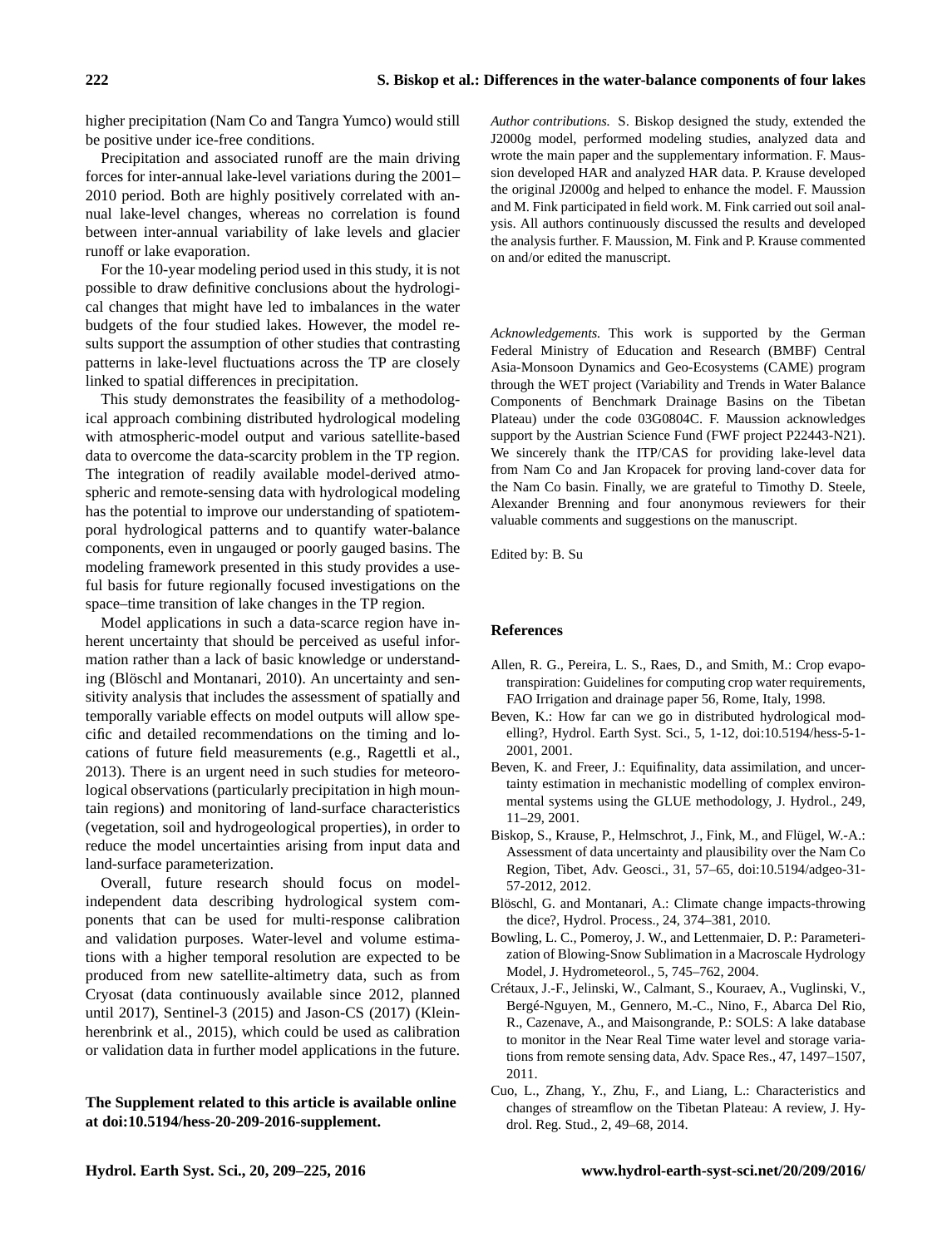#### **S. Biskop et al.: Differences in the water-balance components of four lakes 223**

- Deus, D., Gloaguen, R., and Krause, P.: Water Balance Modeling in a Semi-Arid Environment with Limited in situ Data Using Remote Sensing in Lake Manyara, East African Rift, Tanzania, Remote Sens., 5, 1651–1680, 2013.
- Downer, C. and Ogden, F.: GSSHA: Model To Simulate Diverse Stream Flow Producing Processes, J. Hydrol. Eng., 9, 161–174, 2004.
- Farr, T. G., Rosen, P. A., Caro, E., Crippen, R., Duren, R., Hensley, S., Kobrick, M., Paller, M., Rodriguez, E., Roth, L., Seal, D., Shaffer, S., Shimada, J., Umland, J., Werner, M., Oskin, M., Burbank, D., and Alsdorf, D. E.: The shuttle radar topography mission, Rev. Geophys., 45, RG2004, doi[:10.1029/2005RG000183,](http://dx.doi.org/10.1029/2005RG000183) 2007.
- Flügel, W.-A.: Delineating Hydrological Response Units by Geographical Information System analyses for regional hydrological modelling using PRMS/MMS in the drainage basin of the river Bröl, Germany, Hydrol. Process., 9, 423–436, 1995.
- Gao, Y., Xie, H., Yao, T., and Xue, C.: Integrated assessment on multi-temporal and multi-sensor combinations for reducing cloud obscuration of MODIS snow cover products of the Pacific Northwest USA, Remote Sens. Environ., 114, 1662–1675, 2010.
- Gao, Y., Cuo, L., and Zhang, Y.: Changes in moisture flux over the tibetan plateau during 1979-2011 and possible mechanisms, J. Climate, 27, 1876–1893, 2014.
- Gao, Y., Leung, L. R., Zhang, Y., and Cuo, L.: Changes in Moisture Flux over the Tibetan Plateau during 1979–2011: Insights from a High-Resolution Simulation, J. Climate, 28, 4185–4197, 2015.
- Gu, S., Tang, Y., Cui, X., Du, M., Zhao, L., Li, Y., Xu, S., Zhou, H., Kato, T., Qi, P., and Zhao, X.: Characterizing evapotranspiration over a meadow ecosystem on the Qinghai-Tibetan Plateau, J. Geophys. Res., 113, D08118, doi[:10.1029/2007JD009173,](http://dx.doi.org/10.1029/2007JD009173) 2008.
- Haginoya, S., Fujii, H., Kuwagata, T., Xu, J., Ishigooka, Y., Kang, S., and Zhang, Y.: Air Lake Interaction Features Found in Heat and Water Exchanges over Nam Co on the Tibetan Plateau, Sci. Online Lett. Atmos., 5, 172–175, 2009.
- Hock, R.: A distributed temperature-index ice- and snowmelt model including potential direct solar radiation, J. Glaciol., 45, 101– 111, 1999.
- Huintjes, E.: Energy and mass balance modelling for glaciers on the Tibetan Plateau – Extension, validation and application of a coupled snow and energy balance model, Dissertation, RWTH Aachen, 2014.
- Huintjes, E., Sauter, T., Schröter, B., Maussion, F., Yang, W., Kropácek, J., Buchroithner, M., Scherer, D., Kang, S., and Schneider, C.: Evaluation of a Coupled Snow and Energy Balance Model for Zhadang Glacier, Tibetan Plateau, Using Glaciological Measurements and Time-Lapse Photography, Arctic, Antarct. Alp. Res., 47, 573–590, 2015.
- Jensen, M., Dotan, A., and Sanford, R.: Penman-Monteith Estimates of Reservoir Evaporation, in: Impacts of Global Climate Change, Proceedings of World Water and Environmental Resources Congress, edited by: Raymond Walton, P. E., American Society of Civil Engineers, Anchoraga, Alaska, USA, 15–19 March 2005, 1–24, doi[:10.1061/40792\(173\)548,](http://dx.doi.org/10.1061/40792(173)548) 2005.
- Jensen, M. E.: Estimating evaporation from water surfaces, presented at the CSU/ARS Evapotranspiration Workshop, Fort Collins, Colorado, USA, 12 March 2010, available at: [http://ccc.atmos.colostate.edu/ET\\_Workshop/ET\\_Jensen/ET\\_](http://ccc.atmos.colostate.edu/ET_Workshop/ET_Jensen/ET_water_surf.pdf) [water\\_surf.pdf](http://ccc.atmos.colostate.edu/ET_Workshop/ET_Jensen/ET_water_surf.pdf) (last access: 12 January 2013), 2010.
- Kleinherenbrink, M., Lindenbergh, R. C., and Ditmar, P. G.: Monitoring of lake level changes on the Tibetan Plateau and Tian Shan by retracking Cryosat SARIn waveforms, J. Hydrol., 521, 119– 131, 2015.
- Knoche, M., Fischer, C., Pohl, E., Krause, P., and Merz, R.: Combined uncertainty of hydrological model complexity and satellite-based forcing data evaluated in two data-scarce semiarid catchments in Ethiopia, J. Hydrol., 519, 2049–2066, 2014.
- Kralisch, S. and Fischer, C.: Model representation, parameter calibration and parallel computing – the JAMS approach, in: Proceedings of the International Congress on Environmental Modelling and Software, Sixth Biennial Meeting, edited by: Seppelt, R. Voinov, A. A., Lange, S., and Bankamp, D., International Environmental Modelling and Software Society (iEMSs), Leipzig, Germany, 1–5 July 2012, 1177–1184, 2012.
- Krause, P.: Quantifying the impact of land use changes on the water balance of large catchments using the J2000 model, Phys. Chem. Earth, 27, 663–673, 2002.
- Krause, P. and Hanisch, S.: Simulation and analysis of the impact of projected climate change on the spatially distributed waterbalance in Thuringia, Germany, Adv. Geosci., 21, 33–48, doi[:10.5194/adgeo-21-33-2009,](http://dx.doi.org/10.5194/adgeo-21-33-2009) 2009.
- Krause, P., Bäse, F., Bende-Michl, U., Fink, M., Flügel, W.-A., and Pfennig, B.: Multiscale investigations in a mesoscale catchment – hydrological modelling in the Gera catchment project, Adv. Geosci., 9, 53–61, doi[:10.5194/adgeo-9-53-2006,](http://dx.doi.org/10.5194/adgeo-9-53-2006) 2006.
- Krause, P., Biskop, S., Helmschrot, J., Flügel, W.-A., Kang, S., and Gao, T.: Hydrological system analysis and modelling of the Nam Co basin in Tibet, Adv. Geosci., 27, 29–36, doi[:10.5194/adgeo-](http://dx.doi.org/10.5194/adgeo-27-29-2010)[27-29-2010,](http://dx.doi.org/10.5194/adgeo-27-29-2010) 2010.
- Kropacek, J., Feng, C., Alle, M., Kang, S., and Hochschild, V.: Temporal and Spatial Aspects of Snow Distribution in the Nam Co Basin on the Tibetan Plateau from MODIS Data, Remote Sens., 2, 2700–2712, 2010.
- Leber, D., Holawe, F., and Häusler, H.: Climatic Classification of the Tibet Autonomous Region Using Multivariate Statistical Methods, GeoJournal, 37, 451–472, 1995.
- Lei, Y., Yao, T., Bird, B. W., Yang, K., Zhai, J., and Sheng, Y.: Coherent lake growth on the central Tibetan Plateau since the 1970s: Characterization and attribution, J. Hydrol., 483, 61–67, 2013.
- Lei, Y., Yang, K., Wang, B., Sheng, Y., Bird, B. W., Zhang, G., and Tian, L.: Response of inland lake dynamics over the Tibetan Plateau to climate change, Clim. Change, 125, 281–290, 2014.
- Li, B., Yu, Z., Liang, Z., and Acharya, K.: Hydrologic response of a high altitude glacierized basin in the central Tibetan Plateau, Glob. Planet. Change, 118, 69–84, 2014.
- Li, Y., Liao, J., Guo, H., Liu, Z., and Shen, G.: Patterns and Potential Drivers of Dramatic Changes in Tibetan Lakes, 1972–2010, PLoS One, 9, e111890, doi[:10.1371/journal.pone.0111890,](http://dx.doi.org/10.1371/journal.pone.0111890) 2014.
- Liao, J., Shen, G., and Li, Y.: Lake variations in response to climate change in the Tibetan Plateau in the past 40 years, Int. J. Digit. Earth, 6, 534–549, 2013.
- Linacre, E. T.: Data-sparse estimation of lake evaporation, using a simplified Penman equation, Agr. Forest Meteorol., 64, 237–256, 1993.
- MacCallum, S. N. and Merchant, C. J.: Surface water temperature observations of large lakes by optimal estimation, Can. J. Remote Sens., 38, 25–45, 2012.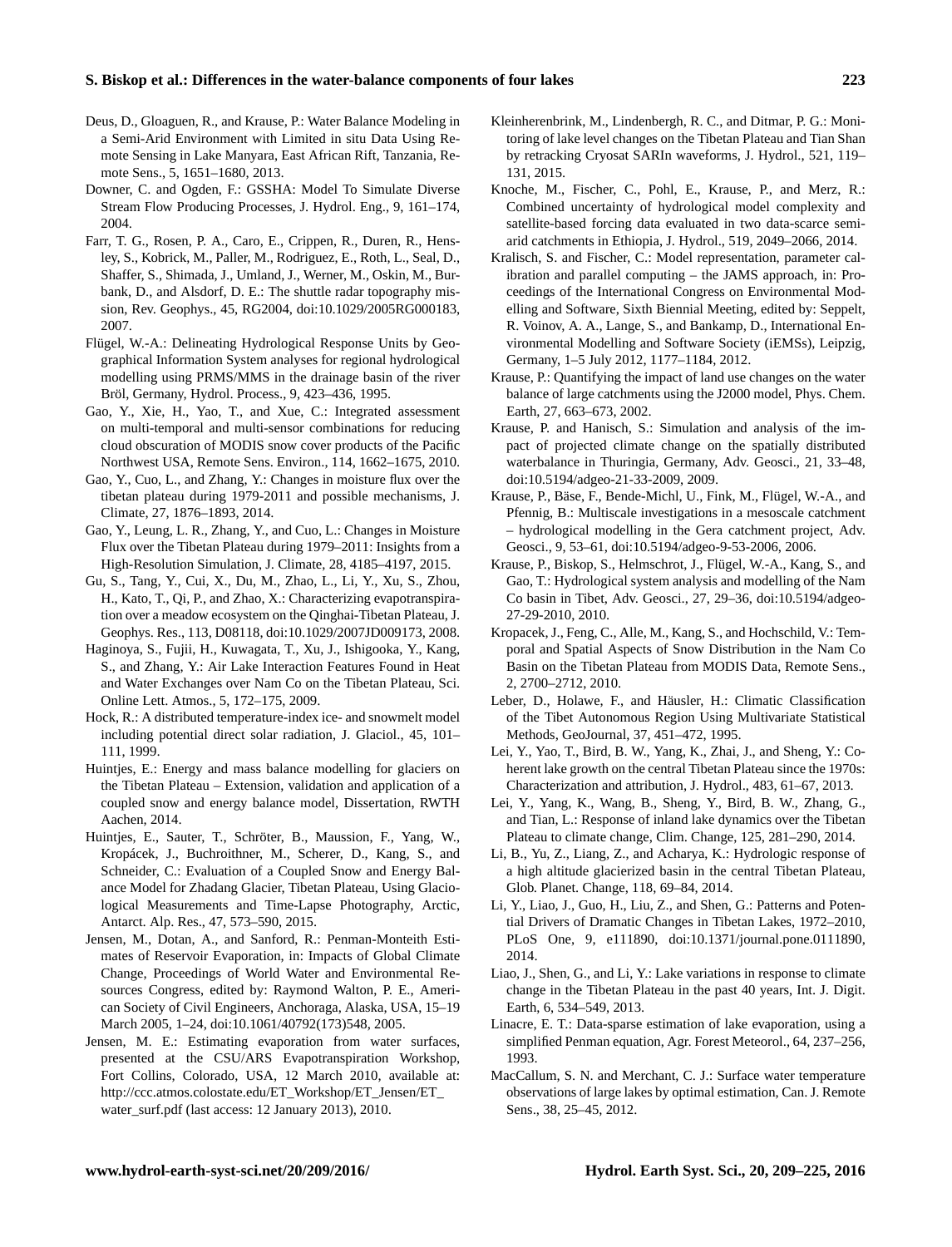- Mason, I. M.: The response of lake levels and areas to climatic change, Clim. Change, 27, 161–197, 1994.
- Maussion, F.: A new atmospheric dataset for High Asia: Development, validation and applications in climatology and in glaciology, Dissertation, TU Berlin, 2014.
- Maussion, F., Scherer, D., Mölg, T., Collier, E., Curio, J., and Finkelnburg, R.: Precipitation Seasonality and Variability over the Tibetan Plateau as Resolved by the High Asia Reanalysis, J. Climate, 27, 1910–1927, 2014.
- Meng, K., Shi, X., Wang, E., and Liu, F.: High-altitude salt lake elevation changes and glacial ablation in Central Tibet, 2000– 2010, Chinese Sci. Bull., 57, 525–534, 2012.
- Mölg, T., Maussion, F., and Scherer, D.: Mid-latitude westerlies as a driver of glacier variability in monsoonal High Asia, Nat. Clim. Chang., 4, 68–73, 2014.
- Morrill, C.: The influence of Asian summer monsoon variability on the water balance of a Tibetan lake, J. Paleolimnol., 32, 273–286, 2004.
- Nie, Y., Zhang, Y., Ding, M., Liu, L., and Wang, Z.: Lake change and its implication in the vicinity of Mt. Qomolangma (Everest), central high Himalayas, 1970–2009, Environ. Earth Sci., 68, 251–265, 2012.
- Parajka, J. and Blöschl, G.: Spatio-temporal combination of MODIS images – potential for snow cover mapping, Water Resour. Res., 44, W03406, doi[:10.1029/2007WR006204,](http://dx.doi.org/10.1029/2007WR006204) 2008.
- Pellicciotti, F., Ragettli, S., Carenzo, M., and McPhee, J.: Changes of glaciers in the Andes of Chile and priorities for future work., Sci. Total Environ., 493, 1197–1210, 2014.
- Phan, V. H., Lindenbergh, R. C., and Menenti, M.: Geometric dependency of Tibetan lakes on glacial runoff, Hydrol. Earth Syst. Sci., 17, 4061–4077, doi[:10.5194/hess-17-4061-2013,](http://dx.doi.org/10.5194/hess-17-4061-2013) 2013.
- Phan, V. H., Lindenbergh, R., and Menenti, M.: ICESat derived elevation changes of Tibetan lakes between 2003 and 2009, Int. J. Appl. Earth Obs. Geoinf., 17, 12–22, 2012.
- Pohl, E., Knoche, M., Gloaguen, R., Andermann, C., and Krause, P.: Sensitivity analysis and implications for surface processes from a hydrological modelling approach in the Gunt catchment, high Pamir Mountains, Earth Surf. Dyn., 3, 333–362, 2015.
- Rades, E. F., Hetzel, R., Xu, Q., and Ding, L.: Constraining Holocene lake-level highstands on the Tibetan Plateau by 10Be exposure dating: a case study at Tangra Yumco, southern Tibet, Quaternary Sci. Rev., 82, 68–77, 2013.
- Ragettli, S., Pellicciotti, F., Bordoy, R., and Immerzeel, W. W.: Sources of uncertainty in modeling the glaciohydrological response of a Karakoram watershed to climate change, Water Resour. Res., 49, 6048–6066, 2013.
- Rödiger, T., Geyer, S., Mallast, U., Merz, R., Krause, P., Fischer, C., and Siebert, C.: Multi-response calibration of a conceptual hydrological model in the semiarid catchment of Wadi al Arab, Jordan, J. Hydrol., 509, 193–206, 2014.
- Rosenberry, D. O., Lewandowski, J., Meinikmann, K., and Nützmann, G.: Groundwater – the disregarded component in lake water and nutrient budgets. Part 1: effects of groundwater on lake hydrology, Hydrol. Process., doi[:10.1002/hyp.10403,](http://dx.doi.org/10.1002/hyp.10403) 2014.
- Schütt, B., Berking, J., Frenchen, M., and Yi, C.: Late Pleistocene Lake Level fluctuations of the Nam Co, Tibetan Plateau, China, Z. Geomorph. N. F., 52, 57–74, 2008.
- Sitch, S., Smith, B., Prentice, I. C., Arneth, A., Bondeau, A., Cramer, W., Kaplan, J. O., Levis, S., Lucht, W., Sykes, M. T.,

Thonicke, K., and Venevsky, S.: Evaluation of ecosystem dynamics, plant geography and terrestrial carbon cycling in the LPJ dynamic global vegetation model, Glob. Chang. Biol., 9, 161–185, 2003.

- Sivapalan, M.: Prediction in ungauged basins: a grand challenge for theoretical hydrology, Hydrol. Process., 17, 3163–3170, 2003.
- Skamarock, W. C. and Klemp, J. B.: A time-split nonhydrostatic atmospheric model for weather research and forecasting applications, J. Comput. Phys., 227, 3465–3485, 2008.
- Song, C., Huang, B., Richards, K., Ke, L., and Hien, V. P.: Accelerated lake expansion on the Tibetan Plateau in the 2000s: Induced by glacial melting or other processes?, Water Resour. Res., 50, 3170–3186, 2014.
- Strasser, U., Bernhardt, M., Weber, M., Liston, G. E., and Mauser, W.: Is snow sublimation important in the alpine water balance?, The Cryosphere, 2, 53–66, doi[:10.5194/tc-2-53-2008,](http://dx.doi.org/10.5194/tc-2-53-2008) 2008.
- Valiantzas, J. D.: Simplified versions for the Penman evaporation equation using routine weather data, J. Hydrol., 331, 690–702, 2006.
- Vionnet, V., Martin, E., Masson, V., Guyomarc'h, G., Naaim-Bouvet, F., Prokop, A., Durand, Y., and Lac, C.: Simulation of wind-induced snow transport and sublimation in alpine terrain using a fully coupled snowpack/atmosphere model, The Cryosphere, 8, 395–415, doi[:10.5194/tc-8-395-2014,](http://dx.doi.org/10.5194/tc-8-395-2014) 2014.
- Wagener, T. and Kollat, J.: Numerical and visual evaluation of hydrological and environmental models using the Monte Carlo analysis toolbox, Environ. Model. Softw., 22, 1021–1033, 2007.
- Winsemius, H. C., Schaefli, B., Montanari, A., and Savenije, H. H. G.: On the calibration of hydrological models in ungauged basins: A framework for integrating hard and soft hydrological information, Water Resour. Res., 45, W12422, doi[:10.1029/2009WR007706,](http://dx.doi.org/10.1029/2009WR007706) 2009.
- Xie, H. and Zhu, X.: Reference evapotranspiration trends and their sensitivity to climatic change on the Tibetan Plateau (1970– 2009), Hydrol. Process., 27, 3685–3693, 2013.
- Xu, J., Yu, S., Liu, J., Haginoya, S., Ishigooka, Y., Kuwagata, T., Hara, M., and Yasunari, T.: The Implication of Heat and Water Balance Changes in a Lake Basin on the Tibetan Plateau, Hydrol. Res. Lett., 5, 1–5, 2009.
- Yao, T., Pu, J., Lu, A., Wang, Y., and Yu, W.: Recent Glacial Retreat and Its Impact on Hydrological Processes on the Tibetan Plateau, China, and Surrounding Regions, Arctic, Antarct. Alp. Res., 39, 642–650, 2007.
- Ye, Q., Yao, T., Chen, F., Kang, S., Zhang, X., and Wang, Y.: Response of Glacier and Lake Covariations to Climate Change in Mapam Yumco Basin on Tibetan Plateau during 1974–2003, J. China Univ. Geosci., 19, 135–145, 2008.
- Yin, Y., Wu, S., Zheng, D., and Yang, Q.: Radiation calibration of FAO56 Penman-Monteith model to estimate reference crop evapotranspiration in China, Agric. Water Manag., 95, 77–84, 2008.
- Yin, Y., Wu, S., Zhao, D., Zheng, D., and Pan, T.: Modeled effects of climate change on actual evapotranspiration in different ecogeographical regions in the Tibetan Plateau, J. Geogr. Sci., 23, 195–207, 2013.
- Yu, S., Liu, J., Xu, J., and Wang, H.: Evaporation and energy balance estimates over a large inland lake in the Tibet-Himalaya, Environ. Earth Sci., 64, 1169–1176, 2011.
- Zhang, B., Wu, Y., Lei, L., Li, J., Liu, L., Chen, D., and Wang, J.: Monitoring changes of snow cover, lake and vegetation phe-